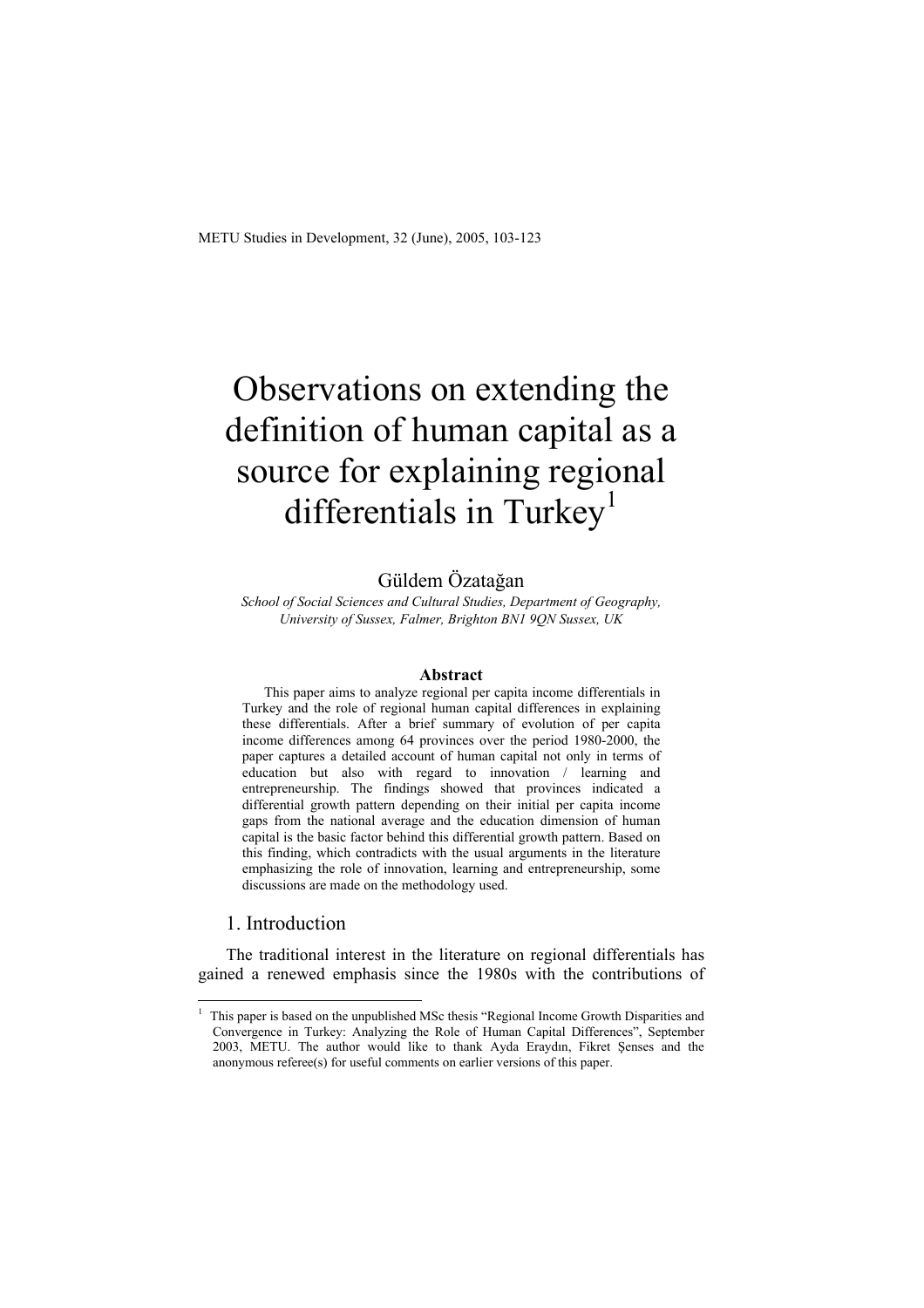Romer (1986) and Lucas (1988). This renewed emphasis of the endogenous approach to the growth process has stimulated the attention to the endogenized factors behind the process of convergence or divergence among regions. A considerable number of studies appeared that underlined the role of human capital as an important part of the knowledge accumulation process and were directed to present evidence on the role of human capital in explaining regional disparities and the process of convergence (Barro, 1991, 1997; Barro and Sala-i-Martin, 1992; Benhabib and Spiegel, 1994; Çeçen *et al*., 2003; Erk *et a*l., 1998; Gemmel, 1996; Güngör, 1997). The most commonly emphasized dimension of human capital by this literature is the skills obtained through formal education.

Since these attempts to theorize human capital as the major source of explaining differential growth, the definition of human capital has been widened by recognizing human capital as an important part of innovation and learning, and entrepreneurship. Instead of restricting the definition of human capital to skills obtained through formal education, this more inclusive and dynamic view acknowledges entrepreneurship, innovation and learning as key forms of human capital and important preconditions for economic growth.

This paper draws on this extended definition of human capital as a factor that underlies the differential per capita income growth pattern of the provinces in Turkey. To this end, the paper first outlines the trends in per capita income differentials and the prevailing per capita income growth pattern of 64 provinces in Turkey over the period 1980-2001. Second, it outlines the framework that underpins the extended definition of human capital. Different from many other research papers that build on the role of human capital towards explaining regional differentials, the paper takes a detailed account of human capital. Within this context, human capital is defined not only in terms of skills obtained through schooling but also in terms of innovation and entrepreneurship. The third section draws on a quantitative examination of the contribution of human capital differences towards explaining provincial per capita income differences. In the fourth section, the findings are synthesized and some discussions are made.

#### 2. Trends in regional differentials in Turkey since the 1980s

Large and persisting regional differences have always been the characteristic feature of Turkey. Recently, however, this tendency has deepened. Figure 1 depicts the overall trend in regional differentials in Turkey since 1980. This figure plots the coefficient of variation of log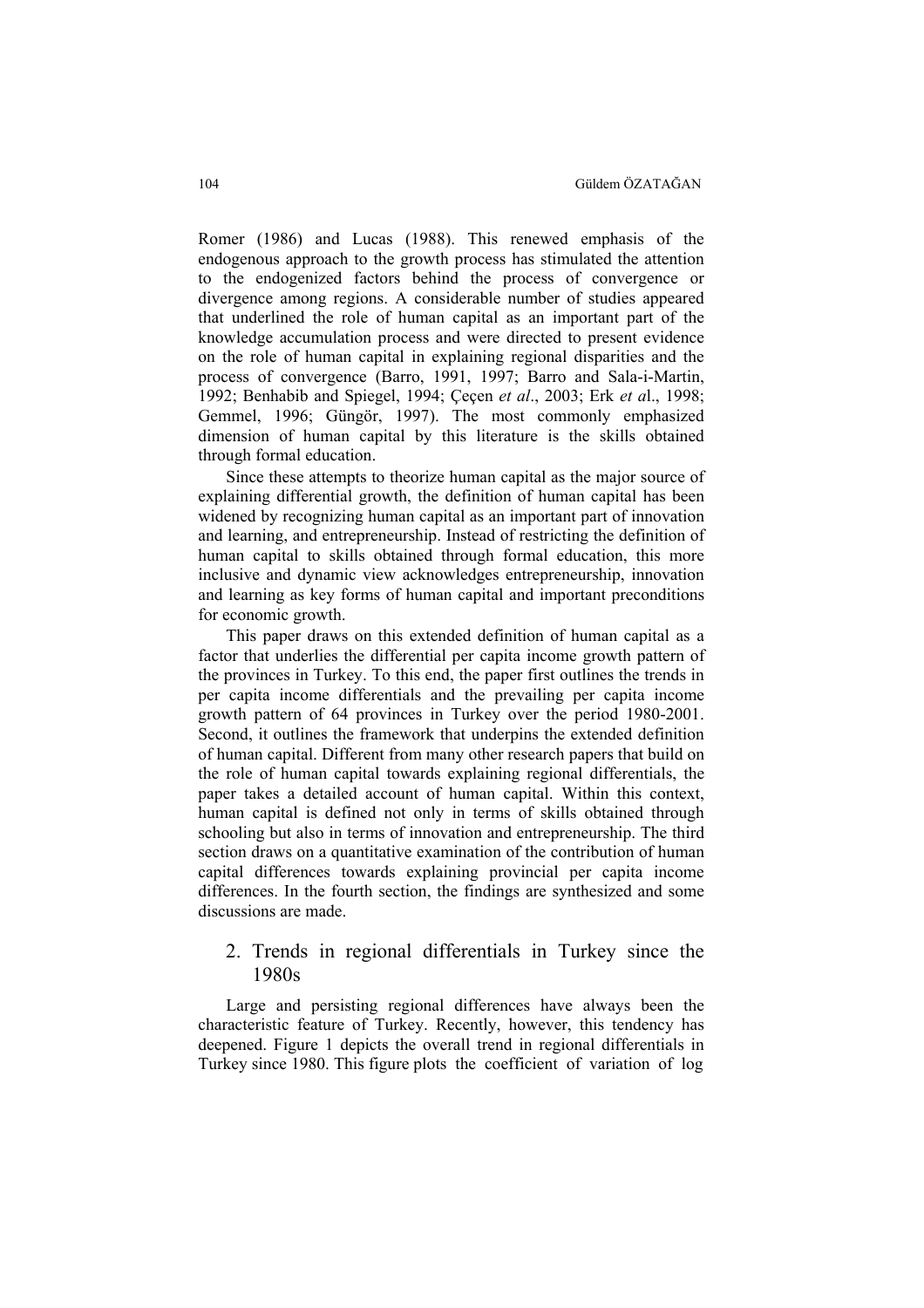

**Figure 1** 

*Source*: Calculated based on data from Özötün (1988) and SIS (2002).

GDP per capita as the indicator of the degree of inequality between the 64 provinces<sup>2</sup>.

Beginning with 1980, when a structural adjustment program was initiated after the late 1978-1980 economic crisis, provincial per capita income inequalities increased from 0.034 to 0.039 in 1989. The growth in regional differentials is not surprising when trade liberalization and export-oriented growth, defined as the major policy of the program, was further extended in the late 1980s by abolishing foreign exchange controls and quotas on imports and by the revision of tariffs<sup>3</sup>. Apparently,

 $\frac{1}{2}$  Data at the provincial level is problematic for Turkey in time-series studies. This is because of the changing number of provinces year by year. The number of provinces, which was 67 in 1980, was increased to 81 by 2000, with the definition of some previous sub-districts as provinces during 1990-2000. The creation of new provinces necessitated adjustments for GDP per capita data at the provincial level, between 1990 and 2000. The method used by A. Güngör (2001) is applied and GDP per capita figures are recalculated, by defining two composite provinces. Composite provinces are defined for cases where a new province is created from subdistricts of several provinces. The first composite province comprises Hakkari, Mardin, Siirt and their previous sub-districts, which became the provinces of Batman and Şırnak in 1991. The second composite province contains Çankırı and Zonguldak and their previous sub-districts, which became the provinces of Karabük and Bartın in 1996.

See TEK (2003) on the economic growth performance of Turkey. See also, among others, Doğruel (2002), Kepenek and Yentürk (1996), Şahin (2000), Şenses (1994) and Yeldan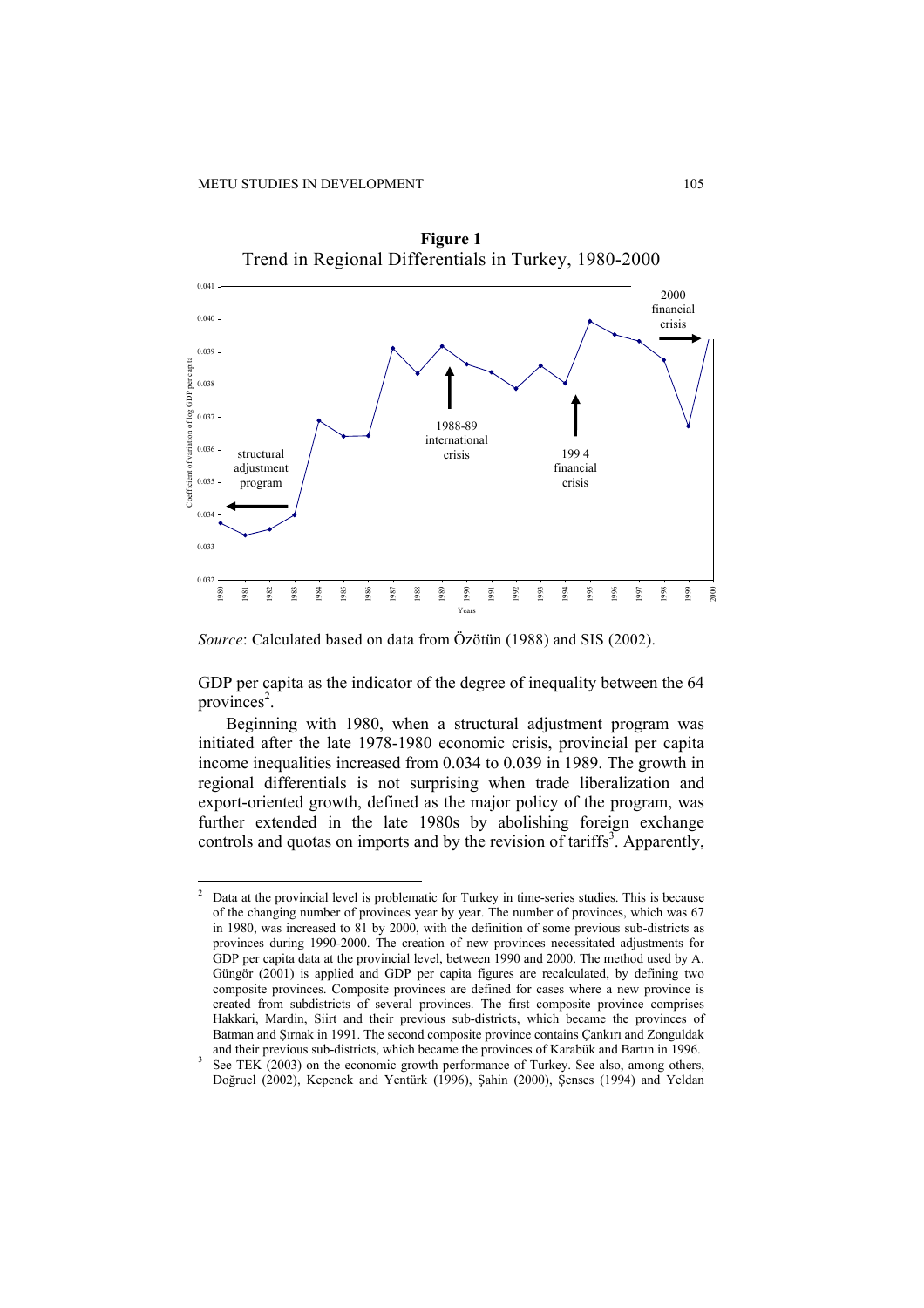such a policy favored mostly the regions with relatively developed manufacturing capacities. As a result, major metropolitan centers, especially the İstanbul and İzmir metropolitan centers, grew as major growth centers and trade nodes, and were subject to increasing immigration from all over the country.

In 1989-1995 and 1995-2000 there were cyclical movements, with initial declines in inequality followed by even stronger increases. In spite of a slight reversal of this trend in the following few years after 1989, inequalities across provinces reached a level of 0.040 in 1995, after the financial crisis in 1994. The crisis conditions in 1994 caused a sharp decline in domestic demand and had severe affects in the metropolitan regions of the country as reflected in the increasing unemployment of white-collar workers, declining per capita income and a decrease in the growth rates of these areas.

After 1995, although regional differentials tended to decline in the following few years to a level of 0.037 in 1999, the level of inequality stayed higher than its initial level of 0.034 in 1980. In the 2000s, accompanied by another severe financial crisis due to the outflow of short term capital, the situation changed dramatically with a sharp increase in the level of inequality to 0.041; a level that was even higher that its peak level in  $1995<sup>4</sup>$ .

Clearly, Turkey is characterized by an overall increase in per capita income inequalities across its provinces since 1980 when Turkey underwent a transition from import-substitution to export-oriented growth and trade liberalization policies, which was a turning point in the Turkish economy. It would seem reasonable to say that the benefits of exportoriented growth and trade liberalization were restricted to a few regions. And when accompanied by frequent crises especially since the mid-1990s, these benefits were hardly distributed to the relatively less developed areas which resulted in an increase in variations in the per capita income level across provinces.

#### 3. Regional growth differentials in Turkey: Convergence or divergence?

In the previous section we outlined the overall trends in per capita income differentials across the provinces of Turkey. In this section the aim is to examine the per capita income growth patterns of the provinces. Particularly, we will investigate the differences in the per capita income

<sup>(2001)</sup> for details on the Turkish economy after the initiation of the structural adjustment program. 4

See among others Alper (2001) on 2000 liquidity crisis and Şenses (2003) on its effects on income distribution.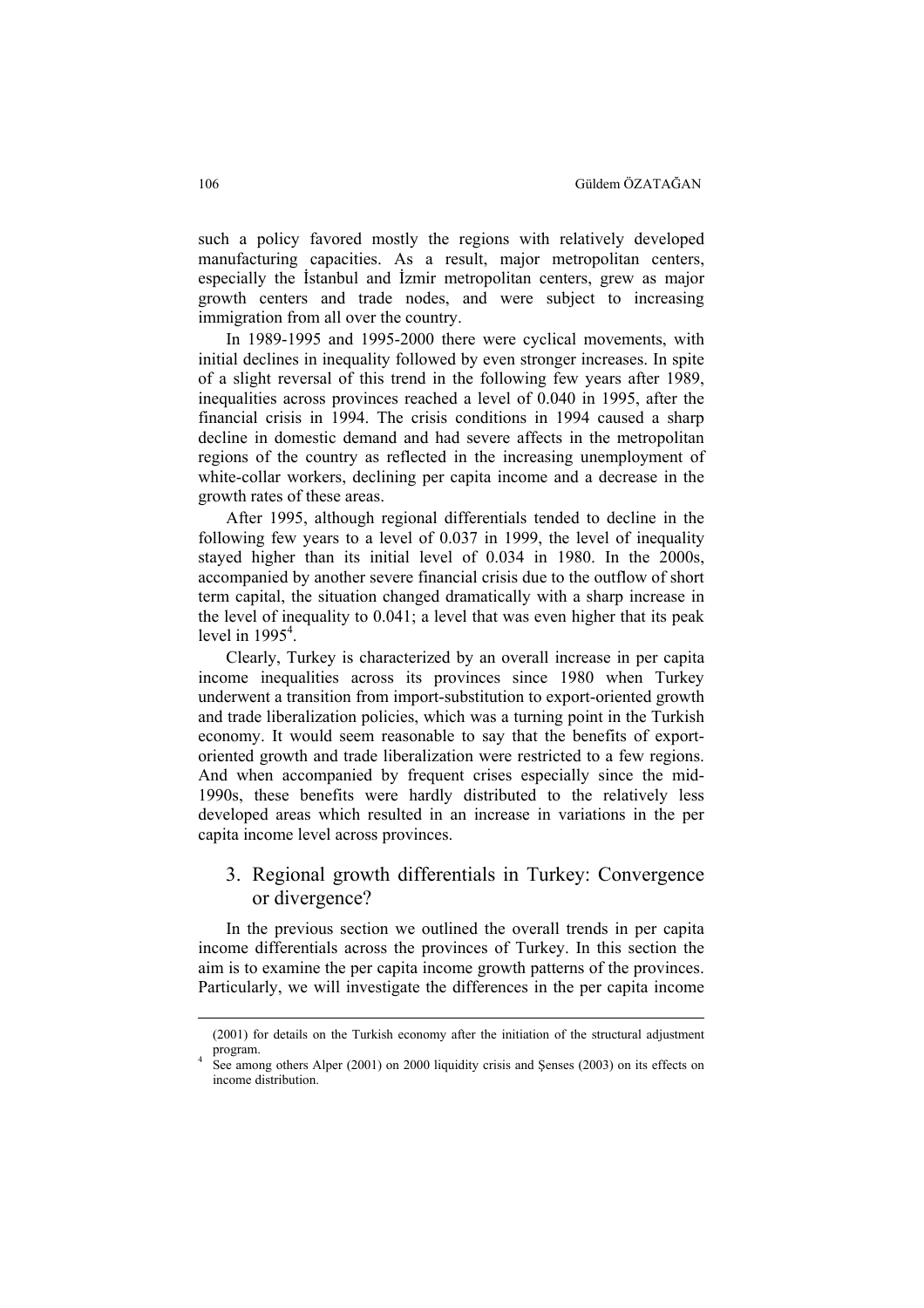growth performances of 64 provinces over the period 1980-2000 and the extent to which this performance is related to the differences in their initial per capita income levels $<sup>5</sup>$ .</sup>

Table 1 gives the results of the regressions. The beta coefficient is statistically significant at the 5% level and the initial income difference explains 11% of the variation in income growth differences. The resulting beta coefficient, which is significantly greater than zero, implies that over the period 1980-2000 there was no tendency for per capita GDP growth of provinces to converge to the national average. In fact, the trend is rather the reverse: GDP per capita growth in provinces show a tendency to fall behind the national average.

| Results of Absolute Beta Convergence Analysis      |                       |        |  |  |  |
|----------------------------------------------------|-----------------------|--------|--|--|--|
| Dependent variable: $\Delta Y_{it} - \Delta Y_{t}$ |                       |        |  |  |  |
| Independent variables                              | Coefficient<br>(s.e.) | Sig. t |  |  |  |
| Constant                                           | 0.000752              |        |  |  |  |
|                                                    | (0.002620)            | 0.0046 |  |  |  |
| $\log Y_{it0} - \log \overline{Y}_{t0}$            | 0.032960              |        |  |  |  |
|                                                    | (0.011216)            | 0.7749 |  |  |  |
| $R^2$                                              | 0.122                 |        |  |  |  |
| Adjusted $R^2$                                     | 0.108                 |        |  |  |  |
| Standard error                                     | 0.017                 |        |  |  |  |
| Degrees of freedom                                 |                       |        |  |  |  |
| F-statistic                                        | 8.63588               |        |  |  |  |
| Sig. F                                             | 0.0046                |        |  |  |  |

**Table 1**  Results of Absolute Beta Convergence Analysis

Despite this overall trend, however, Figure 2 gives an idea about the dynamics of the provinces in Turkey in the period between 1980-2000 in terms of their per capita income growth rates and initial per capita income levels. The figure gives the scatterplot of the growth rate differentials in terms of per capita GDP for the analyzed period versus the log of initial

 5 The method used is the one employed by Cuadrado-Roura *et al.* (2000) and Cuadrado Roura (2001) and is described in the appendix. It should be noted that the beta coefficient obtained in this model is different from the standard beta convergence model and thus should not be taken as a measure of the rate of convergence.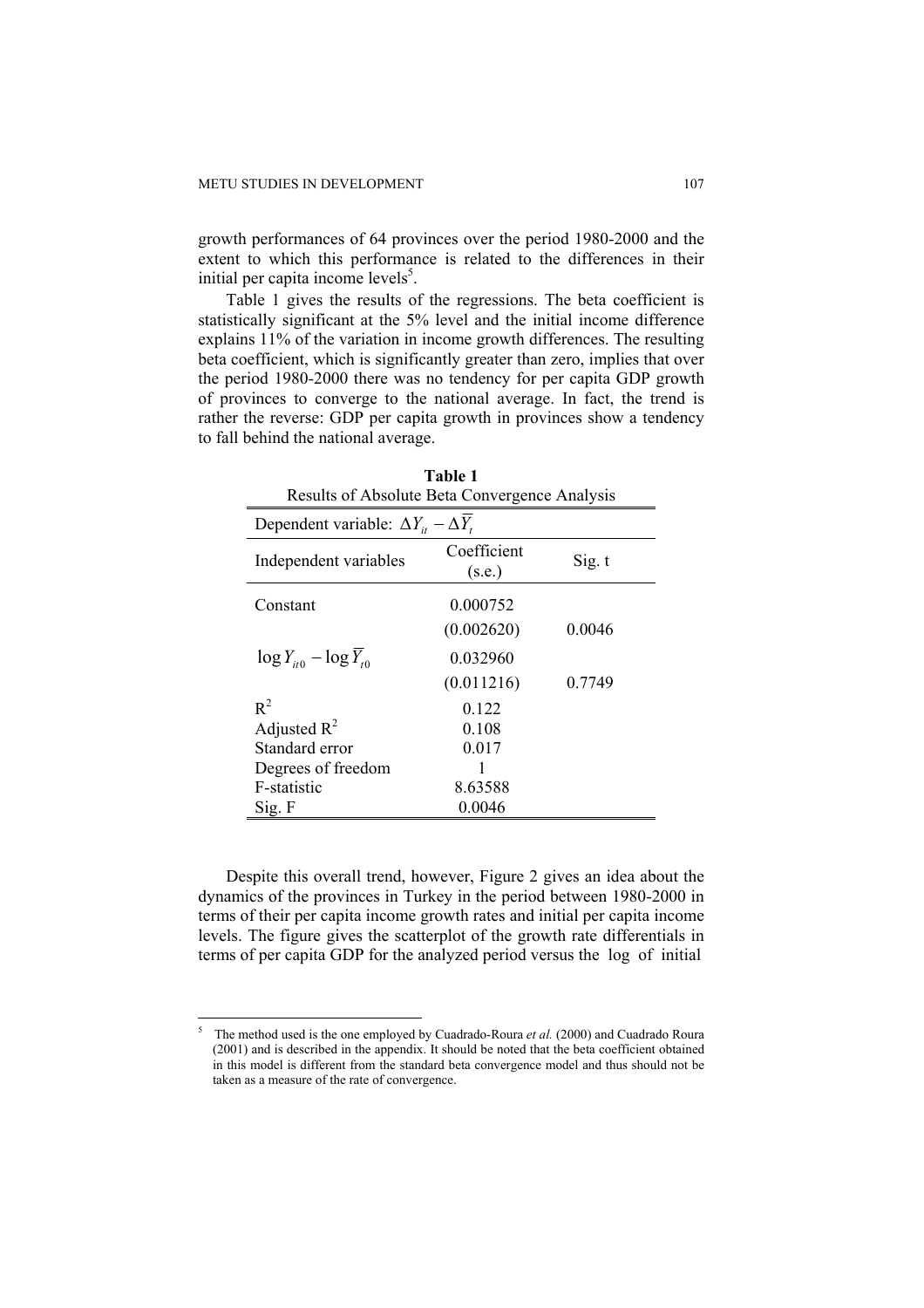

**Figure 2**  Scatterplot of per capita Income Growth Rate Differences (1980- 2000) by Initial per capita Income Gaps (1980)

per capita GDP gap and makes it possible to define three groups of provinces<sup>6</sup>.

The first group is characterized by initial per capita income levels higher than the national average while the growth of per capita income in these provinces tended to be lower than the national average. It is composed of the most dynamic *metropolitan regions* of Turkey, which faced severe effects from the financial crises conditions of the late 1990s. The second group, *dynamic growth regions*, consists of provinces with initial per capita income levels lower than or equal to the national average

 6 The three groups are defined according to the initial per capita income level differences of provinces from the national average (income gap in 1980) and per capita income growth differences from the national average per capita income growth rate (income growth difference, 1980-2000).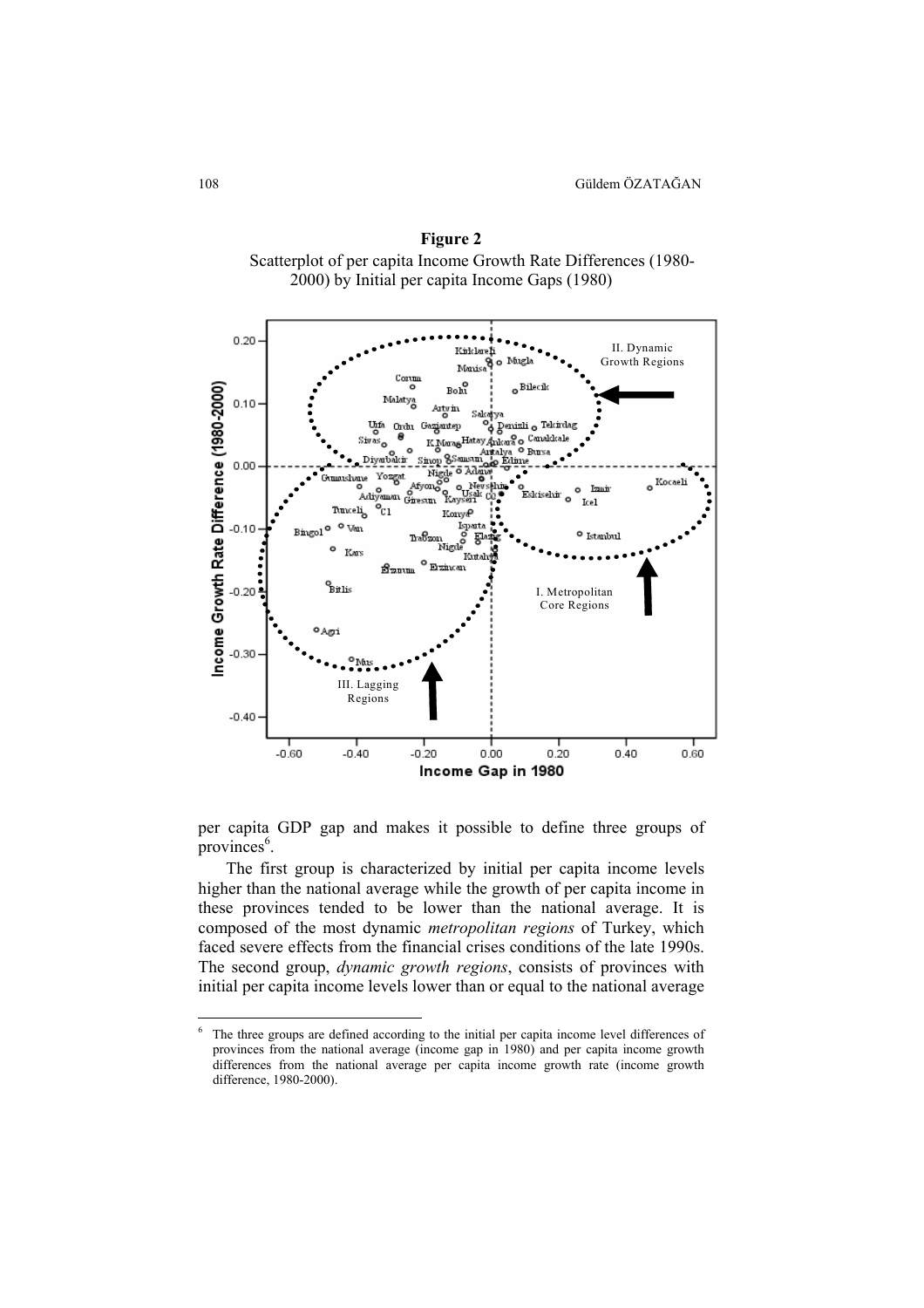accompanied with growth rates higher than the national average. Among these provinces are those located in proximity to the metropolitan regions that took advantage of the decentralization of facilities from the metropolitan regions; those provinces defined as the success stories of the country following a self-development path after the 1980s based on their local capacities; as well as some regional centers. It would be reasonable to say that this group of provinces succeeded to reactivate their capacities, adapted well to the changing conditions and changed their unfavorable initial per capita income levels in favor of higher per capita income growth rates.

Despite this increase in the number of economically dynamic regions, there are a considerable number of provinces that compose the third group, *lagging regions*, defined as regions with both initial per capita income levels and per capita income growth rates lower than the national average. This group, consisting mostly of provinces in the eastern and northern parts of Turkey, is both geographically peripheral and economically backward. These provinces are not effective in activating their resources and capacities, and integration into the more competitive markets since 1980 has enlarged the gap between these economically backward regions and the nation as a whole. These regions, it seems, suffered comparatively more from the competitiveness of the economy and from other regions taking advantage of the new opportunities. The inequalities between these lagging regions and the rest of the country increased as a result.

In fact, evidence of the overall income growth process between 1980 and 2000 has shown that although a group of provinces with lower than average levels of initial income showed a renewed dynamism for widening their competitive base and achieving successful growth reflected by above average income growth rates, income growth differences persisted from the 1980s until 2000. The existence of a large group of provinces with very low initial conditions and income growth rates pointed to a dichotomy where a group of provinces diverged and fell behind the rest of the country. Clearly, the former were more capable of adapting to the rapidly changing conditions of the increasingly liberalized and competitive markets after the 1980s, while the economic conditions in this period were unfavorable for the latter, which resulted in a divergence process for them from the rest of the country.

The next section is devoted to the reasons of this differential growth pattern with particular emphasis on human capital. The aim is to investigate whether human capital differences are the major source of the differential per capita income growth across provinces in Turkey. But before that, we shall direct our attention to define human capital, which will provide the basis of our quantitative inquiry.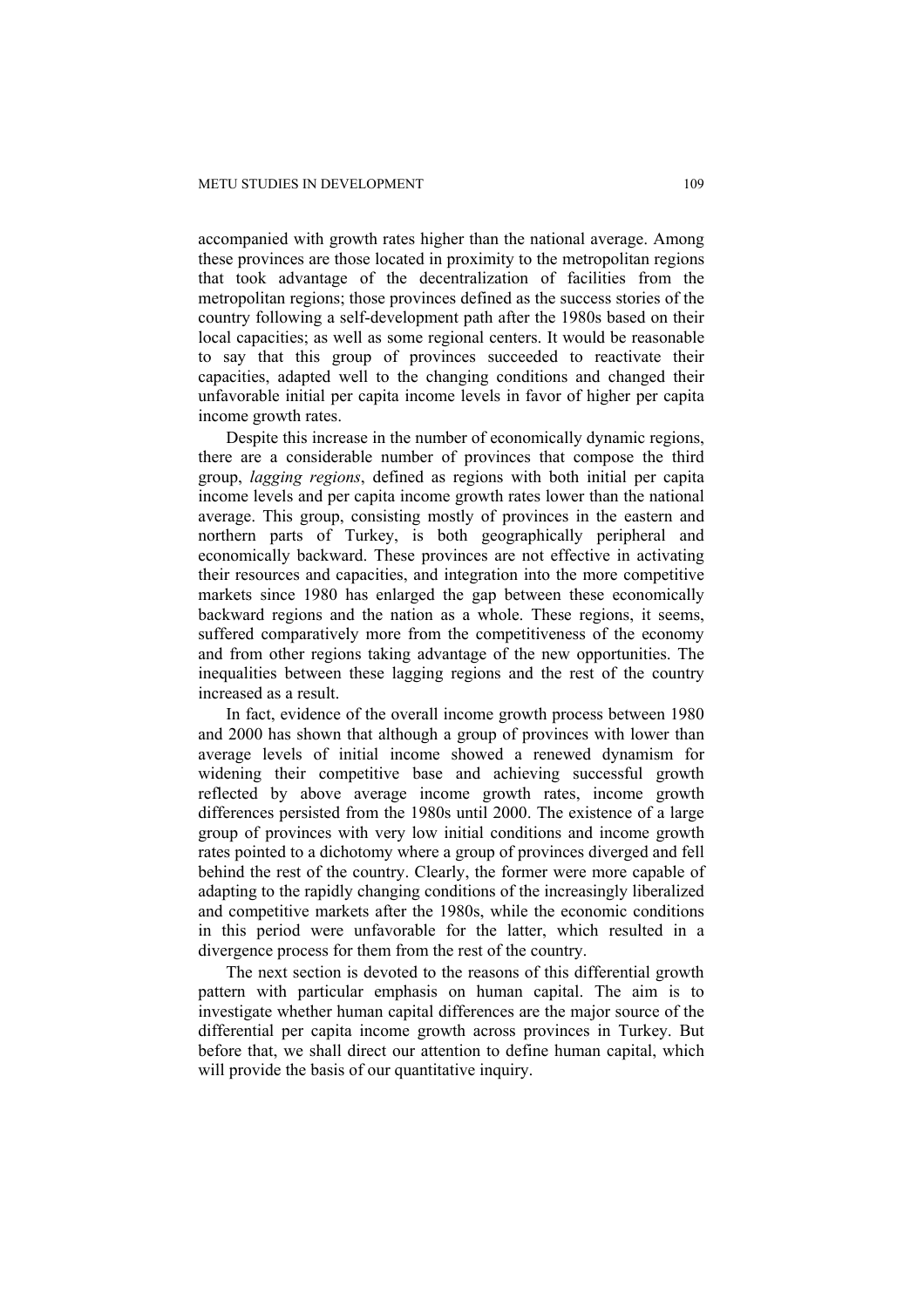#### 4. Towards an explanation of regional growth differentials: Extending the definition of human capital

The reference given to human capital as a major factor behind the growth pattern of countries and regions has been renewed with various contributions from the new growth literature (Barro, 1997; Barro and Lee, 1993, 1996; Lucas, 1988; Romer, 1986, 1990). The most commonly emphasized dimension of human capital by this literature is the skills obtained through education (Barro, 1991, 1997, Barro and Sala-i-Martin, 1992; Benhabib and Spiegel, 1994; Çeçen *et al.*, 2003; Erk *et al.*, 1998; Gemmel, 1996; Güngör, 1997). Since these attempts to discuss and quantify human capital as the major source for explaining differential growth, the definition of human capital has been widened. Instead of restricting the definition of human capital to skills obtained through education, this more inclusive and dynamic view acknowledges innovation and learning, and entrepreneurship as key forms of human capital and important preconditions for economic growth. Human capital is important due to its relation with innovative activities, due to its role in facilitating learning and as a source of investment that maintains adjustment from disequilibrium to equilibrium (Piazza-Georgi, 2002).

It is this inclusive view of human capital that this paper builds on to explain the differential growth pattern of provinces in Turkey. The idea is that education obtained through schooling needs to be complemented by other capacities. Capacities to learn and innovate as well as entrepreneurial capacities are important in the development of human capital attained by formal education. The indicators of human capital used in this analysis are determined based on a three-fold definition of human capital, in terms of education, learning and innovation, and entrepreneurship.<sup>7</sup>

As for the first dimension, the concept of human capital embodies *education*. Four variables are determined to estimate the relation between regional growth differentials and regional differences in human capital, when human capital is defined in terms of education. The first variable, combined school enrollment ratio, is the number of students enrolled in primary and secondary schooling as a percentage of the population between ages 6 to 19. School enrollment ratios are used in most of the studies to measure the accumulation of these flows. It reflects flows of education, the accumulation of which creates future stocks of human capital (Barro and Lee, 1993). Because of the long time lag between these flows and stocks, this variable is used with 10 years time lag.

 $<sup>7</sup>$  A summary of the variables used in the analysis is given in the appendix.</sup>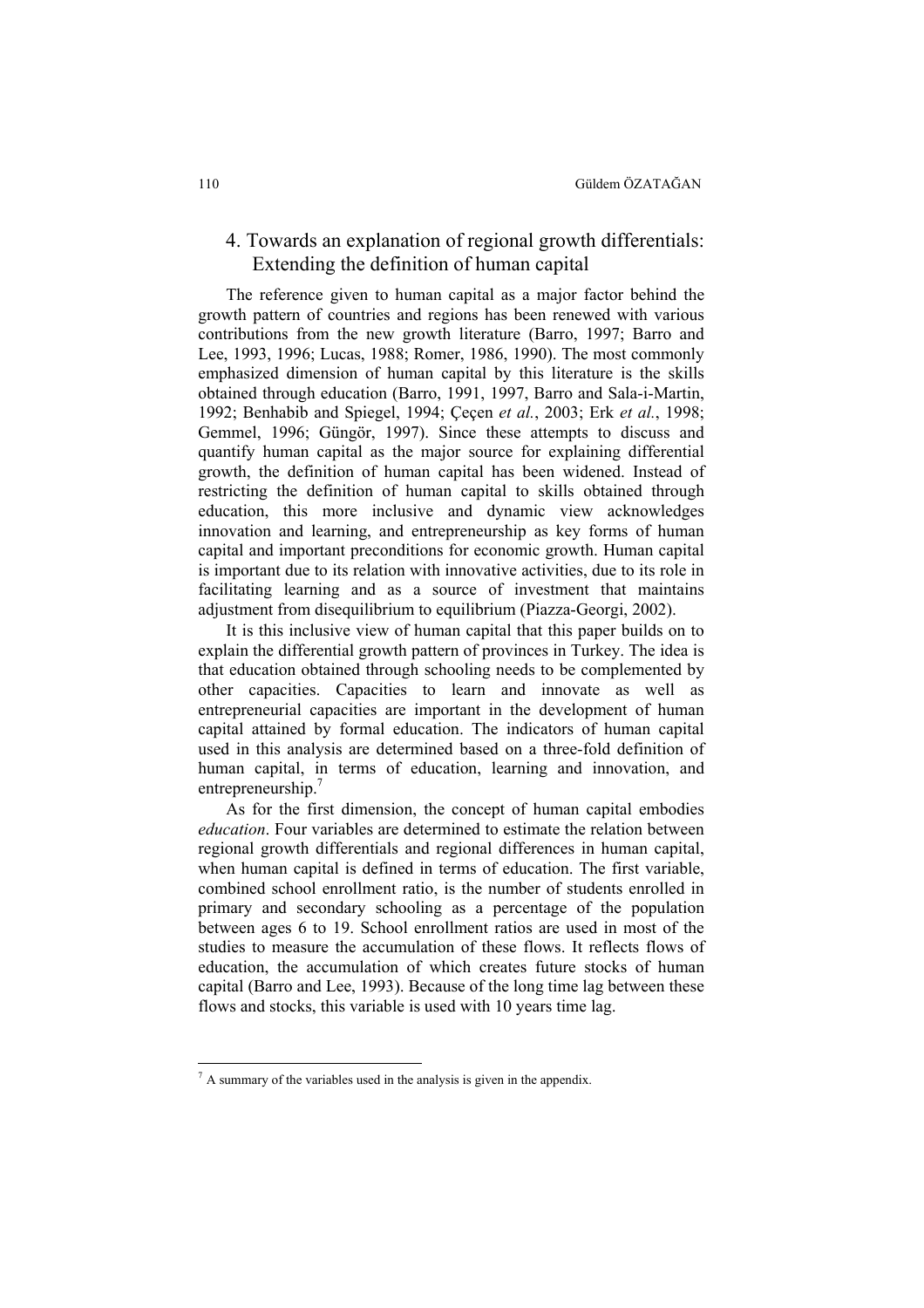Another indicator in terms of schooling, most widely used in studies, is the quality of basic schooling. Teacher-student ratios are used to measure differences in the quality of schooling across countries or regions (Barro, 1991; Barro and Lee, 1996; Çeçen *et al.*, 2003). This is defined here as the number of teachers per student in primary and secondary schooling. A higher teacher-student ratio indicates a higher quality of schooling and thus higher human capital.

On the other hand, in most of the studies, adult literacy rates are used to measure the initial and current stocks of human capital for adult population. However, literacy is the initial stage in the development of human capital. For this reason, instead of this measure, the number of university graduates per 10 000 population are included in this analysis in order to measure the stock of human capital.

Besides university graduates, the number of graduates at master's and doctorate levels are included in the analysis to measure stocks in a higher stage of the path of human capital formation. As concepts of learning and innovation become more important as ways of responding to the rapidly changing conditions of today's economic environment, it is assumed that the highest levels of education will provide the necessary sources of knowledge and capacities of learning. University and higher level graduates are assumed to embody the capacities of academic research that are expected to facilitate the diffusion of knowledge and technology.

Three variables are determined in terms of the definition of human capital with regard to *learning and innovation*. The most widely used technology indicators in studies on innovation are R&D and patenting. These two indicators are assigned different roles. R&D measures are related with both innovation and imitation, while patenting measures are associated directly with new knowledge creation (Verspagen, 2000).

Having this differentiation in mind, two proxies for human capital related with innovation are the share of R&D personnel in total employment and the number of academic personnel per 10 000 population. Regions with higher rates of employment in R&D and higher numbers of academic personnel are expected to have a higher capacities to innovate and thus higher per capita income growth performances. It is assumed that regions with higher shares of R&D personnel and higher number of patents per population have higher human capital capacities that generate new knowledge<sup>8</sup>.

Besides schooling and innovation, *entrepreneurship* is referred to as one of the prominent features of economic development since

<sup>8</sup> Unfortunately, R&D employment, as an indicator of human capital that contributes to innovation and imitation is not available at the provincial level. Instead, the number of patents per 10 000 population is used as an indicator.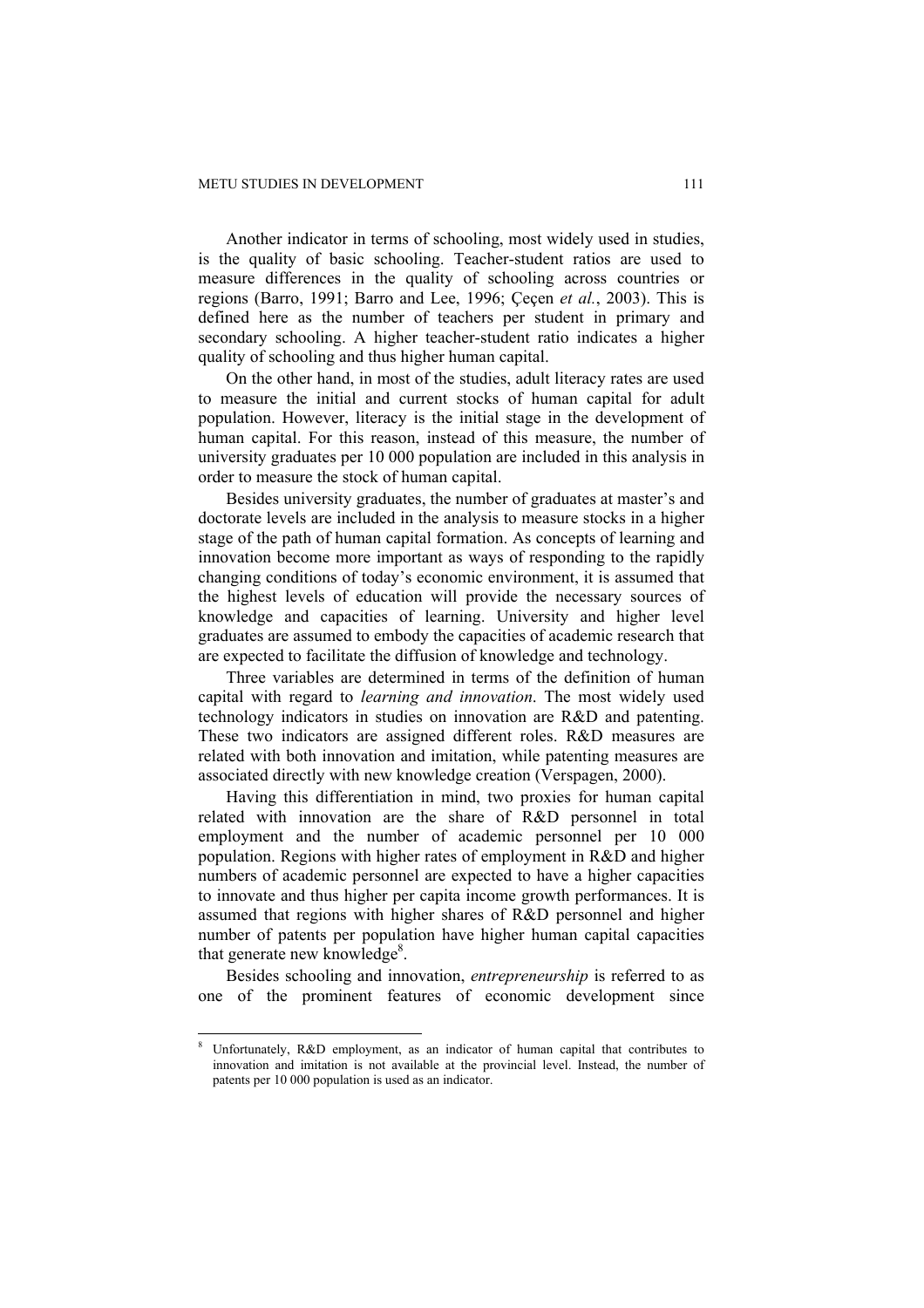'entrepreneurs respond to market opportunities left unfilled by large enterprises' (Malecki, 1997). It is seen as one of the major characteristics of the post-industrialized economy. Many studies taking as reference different countries and regions document the significance of entrepreneurship in shaping the future growth of a region (Malecki, 1997; Mawson, 1991). On the other hand, these studies emphasize human capital as one of the factors influencing regional variations in entrepreneurship (Armington and Zoltan, 2002; Fotopoulos and Spence, 1999; Georgellis and Wall, 2000). This is because, it is argued, more educated people have more capacities to use in an enterprise (Malecki, 1997) and regional human capital is important.

Entrepreneurship is usually defined as new firm formation and measured by self-employment, employment in newly opened firms, or firm birth rates<sup>9</sup>. Mawson (1991: 73) highlights that  $\cdot$ new firms are frequently considered to be more flexible, dynamic and innovative than larger established firms. They are said to be more responsive to shifts in demand, prices and technology, and quicker to adapt to changing economic conditions."

In the case of entrepreneurship, the human capital performance of a region is defined as its capacity of new firm formation. New firm formation is assumed to give an idea about the human capital performance of regions. A relatively high regional rate of new firms indicates higher human capital performance of regions. The proxy for entrepreneurship used in this study is the rate of newly opened firms in total firms. This includes five types of companies defined by SIS, namely joint stock companies, general partnerships, limited partnerships, limited liability companies and cooperatives. Besides this, the rate of new joint stock companies in new firms is used as an indicator of regional collective relations in entrepreneurial activities, which is underlined as an important human capital capacity in associational economies.

The other indicators defined under entrepreneurship are the rate of firms with foreign capital and the rate of exporting firms. These measures are used to reflect the external relationships that are believed to facilitate the diffusion of external knowledge. Accessibility to and ability to use external knowledge are emphasized to ease the transfer of knowledge and stimulate the growth of regions. Regions with higher ratios of exporting firms and firms with foreign capital are assumed to have capacities to connect to the external world, and thus higher human capital capacities.

<sup>9</sup> Firm birth rate is defined as the rate at which new firms are being established' (Armington and Zoltan, 2002: 34)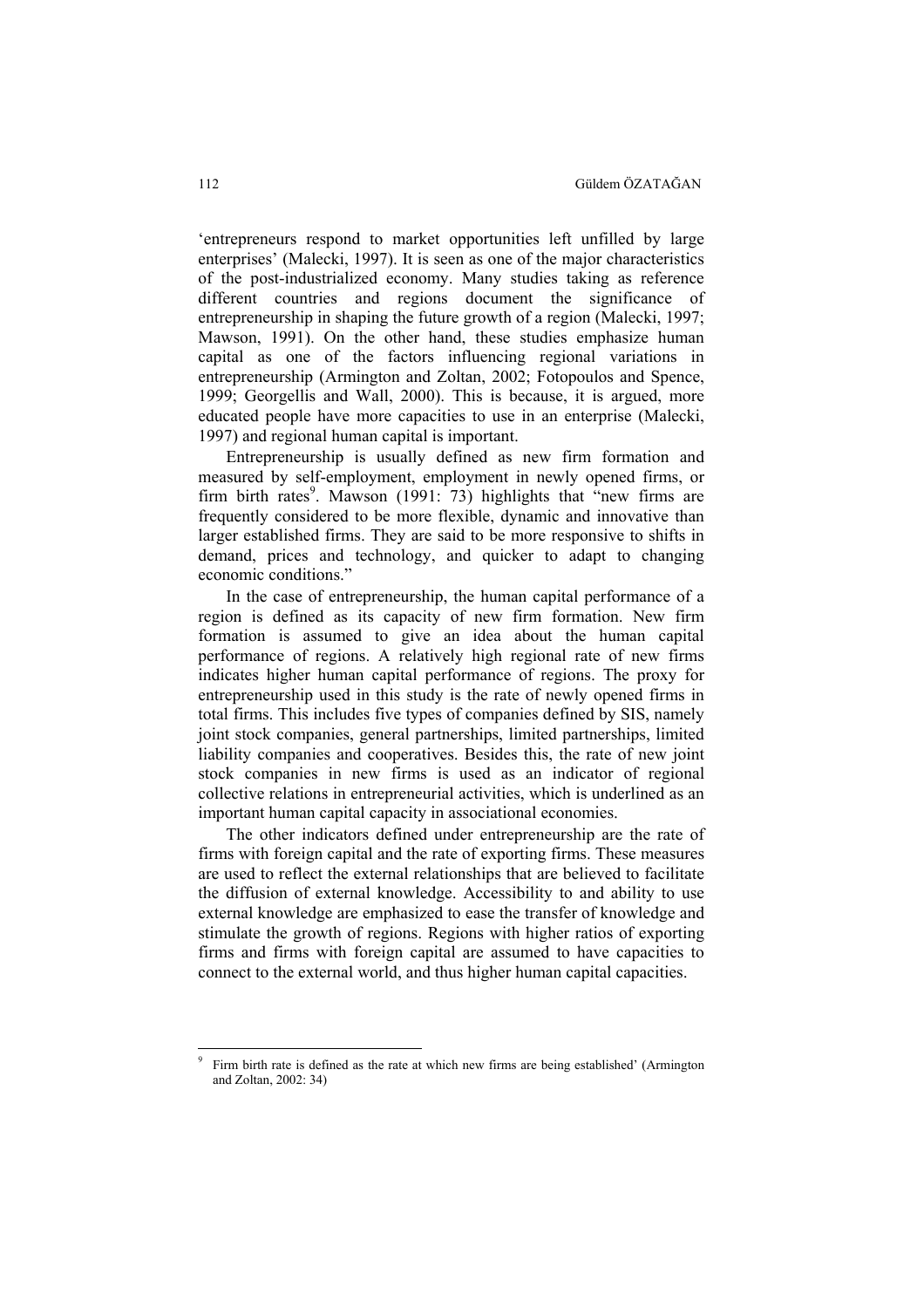### 5. The role of human capital in explaining regional growth differentials

In order to include the contribution of human capital differences in explaining per capita income differences of provinces, we make use of the following equation, the derivation for which may be found in the appendix:

$$
\Delta Y_{it} - \Delta \overline{Y}_t = \beta_{0i} - \beta_1 (\log Y_{it0} - \log \overline{Y}_{t0}) - \beta_2 (\Delta H C_{it} - \Delta \overline{HC}_t) + v_{it} (6)
$$

where *HC* refers to a vector of human capital variables; Δ*HC*<sub>it</sub> is the growth rate of the human capital variables in region *i* and  $\Delta \overline{HC}$ . corresponds to the national average growth rate of human capital variables.

Data for these ten variables is prepared for the period  $1990-2000^{10}$  for 65 provinces, which includes two composite provinces $11$ . In order to eliminate the problems of normality and homoscedasticity, variables are used at log levels. The analysis is preceded with three models. The first model takes into consideration only the traditional indicators of human capital, while the second and third models include new components of human capital in the analysis of beta convergence. The former takes in innovation variables as well as schooling, while the latter further includes variables of entrepreneurship.

Table 2 gives the results of the initial regression analysis. The *VIF*<sup>12</sup> values indicate that there is no problem with multicollinearity, given that the values are lower than the critical value of 5 (De Vaus, 2002: 345). All models are significant at 5% level. On the other hand, when the adjusted  $R<sup>2</sup>$  values are evaluated, it is seen that human capital differences explain a considerable share of the variation in regional income growth differentials in the first model (38%). The findings suggest that human capital differences in terms of education determine the per capita income growth differences among the provinces of Turkey.

<sup>&</sup>lt;sup>10</sup> The analysis could not be preceded for the period 1980-2000 since data for most of the variables was not available for the year 1980. Hence, analyzing the role of human capital differences on income growth disparities would be more reasonable for the period 1990- 2000. Although we are aware of the possibility that the ten year period may not be adequate to capture the long run relationships between per capita income growth and these variables, we believe that the analysis provides us with an understanding of the extent to which human capital differences contribute to explaining per capita income growth differences between

 $\frac{11}{11}$  For an explanation of how a composite city is defined, see footnote 1.

<sup>&</sup>lt;sup>12</sup> VIF is an estimate of multicollinearity and is defined as  $1/(1-R<sup>2</sup>)$ . The definition implies that large values of suggest a problem of multicollinearity and a value of 5 is used as a critical value (De Vaus, 2002: 345).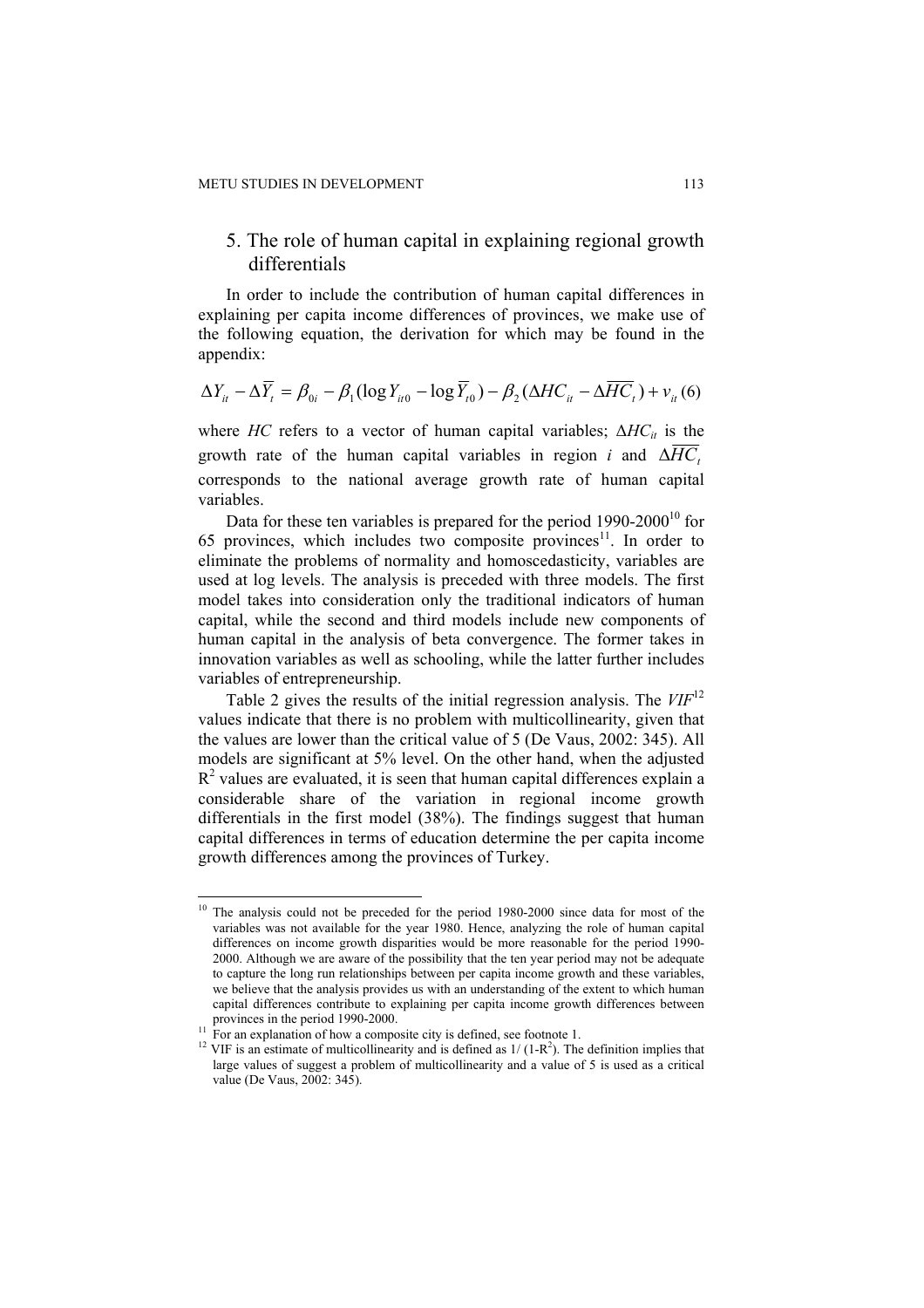On the other hand, once the innovation and learning component of human capital is taken into consideration in the second model, the adjusted  $\mathbb{R}^2$  value indicates that the addition of innovation variables does not contribute to explaining the variation in regional income growth differences. Yet, the adjusted  $\mathbb{R}^2$  value declines to 36% and the variables are not significant at the 5% significance level. Neither capacities of new knowledge creation, represented by the patent dummy, nor academic capacities that contribute to the generation of new knowledge help explain regional income growth disparities.

With the inclusion of indicators of entrepreneurship in the third model, the model explained 40% of the variation in income growth rate differences among provinces. Still, at the 5% significance level, education is a significant factor in explaining income growth disparities, while innovation and learning component of human capital does not have a significant role in explaining income growth differences among provinces in Turkey. Other variables, which explain regional income growth differences, are factors of entrepreneurship. Among these, differences in the rate of joint stock company open-ups have a significant relationship with income growth differences; while regional differences in the rate of newly opened firms, the rate of exporting firms and the rate of firms with foreign capital appear to be insignificant. The significance levels indicate that only the addition of the rate of newly opened joint stock companies as a variable contributed to explaining income growth differences among the provinces in the period 1980-2000.

Overall, the results indicate that human capital differences, in terms of education, account for a substantial part of the income growth differences between the provinces in Turkey. Regions, which have substantial human capital differences, are those, which have had the greatest income growth differences. This finding signals the importance of increasing basic schooling capacities, although a very simple endeavor, as a way to reduce income growth differences and eliminate the differential income growth pattern among the provinces of Turkey.<sup>13</sup> The results of the analysis provide a basis for arguing the urgent need for regional and national policies directed to increase the educational capacities of especially the lagging regions so as to decrease per capita income growth differences among the provinces in Turkey. This is finding is not surprising when the results of the empirical studies are considered. Çeçen *et al.* (2003) for example show the positive impact of education on economic growth of Turkey with an approximate lag of five years. Erk *et al*.'s cross-country study (1998) shows the possibility of

<sup>&</sup>lt;sup>13</sup> See also discussions in Çeçen *et al.* (2003), Erk *et al.* (1998), Güngör (1997) and Kasnakoğlu and Erdil (1994) for an account of education.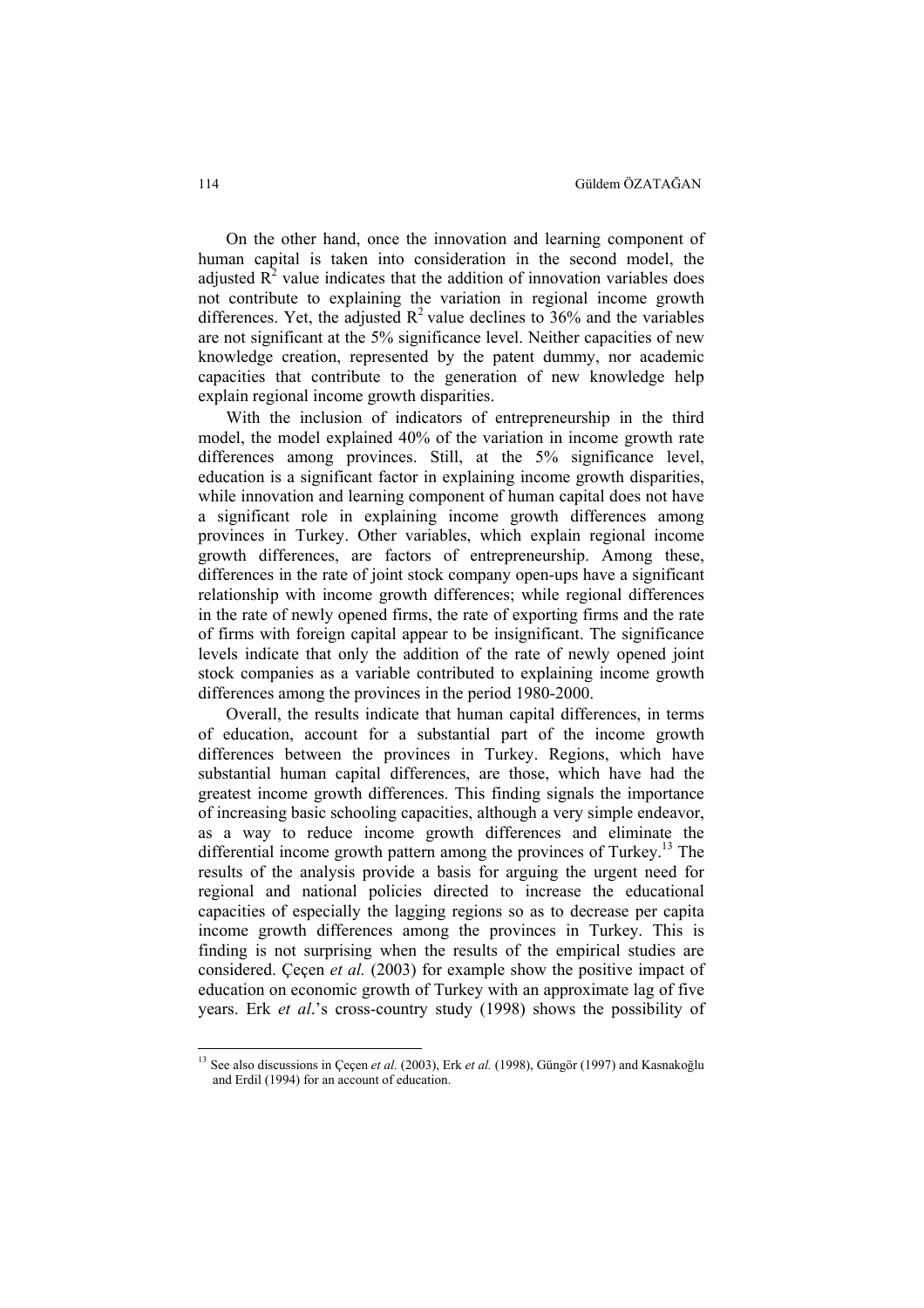faster growth if physical capital growth levels matches with human capital growth levels.

However, what is surprising is that variables included in our model as indicators of the innovation and learning component of human capital ans as the entrepreneurial component of human capital did not contribute to our explanation of income growth differences among the provinces in Turkey. This result appears to contradict with the arguments usually emphasized in the literature on regional growth that academic capacities facilitate both the diffusion of knowledge and the creation of new knowledge, which together stimulate the growth performances of regions.

These results, obviously point to important questions in terms of theoretical arguments and in terms of the data used in such analyses and will be discussed in the concluding section.

#### 6. Concluding remarks

This paper attempted to investigate the regional income differentials in Turkey by making use of the convergence hypothesis within the framework of the new growth models, using a version of the standard growth regression. The findings provided evidence for a differential per capita income growth pattern among the provinces of Turkey since the 1980s, which leaves a considerable number of provinces, most of which are located in the eastern and northern part of the country at the other extreme against the dominance of a group of provinces composed of metropolitan cores and an adjacent group of dynamic provinces, which tended to catch up to the former. The differential growth pattern persisting since the 1980s, briefly sketched in this paper, signals the urgent need for regional development strategies that aim for the integration of the lagging regions into the national economy and the transformation of this differential pattern of per capita income growth towards that of convergence.

The results of the paper went further, by identifying the role of a broader concept of human capital, defined not only in terms of education but also of innovation and learning and entrepreneurship, in accounting for this differential growth pattern. Analysis of the contribution of broadly defined human capital differences among provinces towards explaining per capita income growth differentials suggested the importance of regional and national policies directed toward increasing educational capacities so as to decrease per capita income growth differences among the provinces in Turkey; while regional differences in innovation and learning capacities and entrepreneurship did not explain income growth differences significantly. Obviously, these results contradict with the findings and discussions in the literature, most of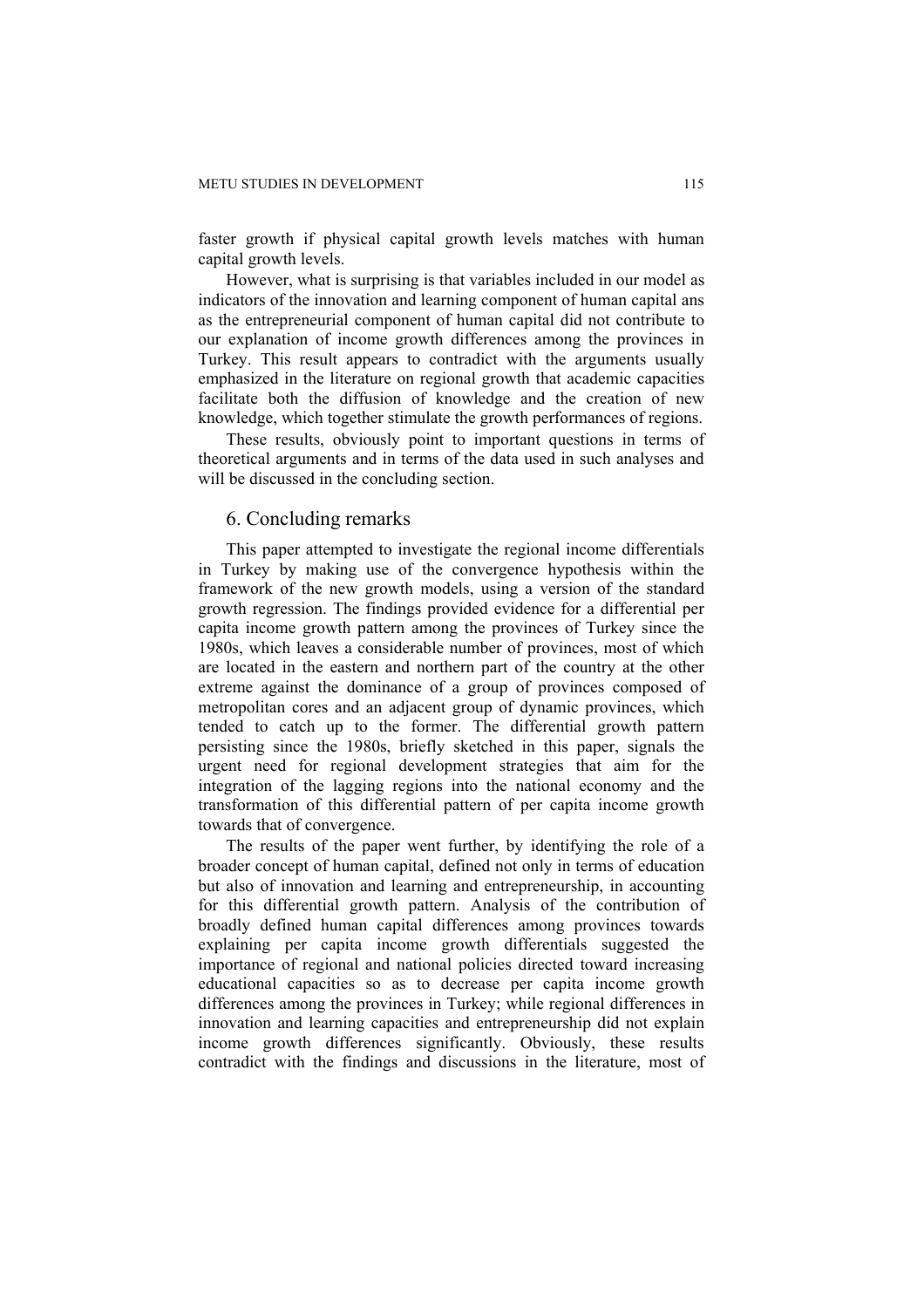which draw upon the results of face-to-face questionnaires, which mention the local innovation capacity, entrepreneurial culture, informal and cooperative relationships as the success factors behind regional growth (Camagni, 1991; Cooke, Uranga and Etxebarria, 1997; Eraydın, 2002; Florida, 1995; Malecki, 1997; Morgan, 1997; Nijkamp, 2003). This contradiction brings to the foreground some questions about the methodology used and underlines the importance of some points.

First is related with the basic assumption of the convergence theory that units (in this case, provinces) of analysis are homogenous. However, when working with more heterogeneous units, as it is in the case of Turkey, working on growth rates becomes problematic and the interpretation of findings of such analyses based on growth rates may lead to wrong conclusions. In such cases, a minor improvement in the indicators used in the analysis from one year to the other is reflected by considerable increases in growth rates, although its real effect does not mean much. Especially when using indicators of high-level education, innovation and entrepreneurship besides per capita income the analysis becomes more sensitive to such changes. As a result, the analysis is flawed and it becomes difficult to find the predictions of the model empirically.

The second point also related with the homogeneity of the units of analysis is the distribution of population. Cole and Neumayer (2003) for example point to the necessity of weighting for differences in population size in cross-country convergence analysis. Their findings from population-weighted income levels show a trend towards convergence across countries over the period 1960-1996, a finding that contradicts with findings from unweighted cross-country convergence analyses. The recognition of population becomes more important for regional convergence analyses in countries that face significant population movements. Turkey is a country that still faces population movements towards high-income areas. The most recent migration data shows that, over the period from 1985-1990, while metropolitan provinces in the west were centers of net migration, most of the provinces in the east and north faced population losses (SIS, 2005). In such cases, the agglomeration of population in certain areas may be an important factor in distorting the capital index used in the analysis. Kılıçaslan and Özatağan (2005) for example identify the agglomeration of population in high income provinces as a factor that may lead to a finding towards per capita income convergence across the provinces of Turkey. Their results from the decomposition of per capita income show that the growth of population in favor of high per capita income provinces accounts for 17% of the 100 percentage point growth of per capita income over the period 1987-2000. These examples show the importance of recognizing the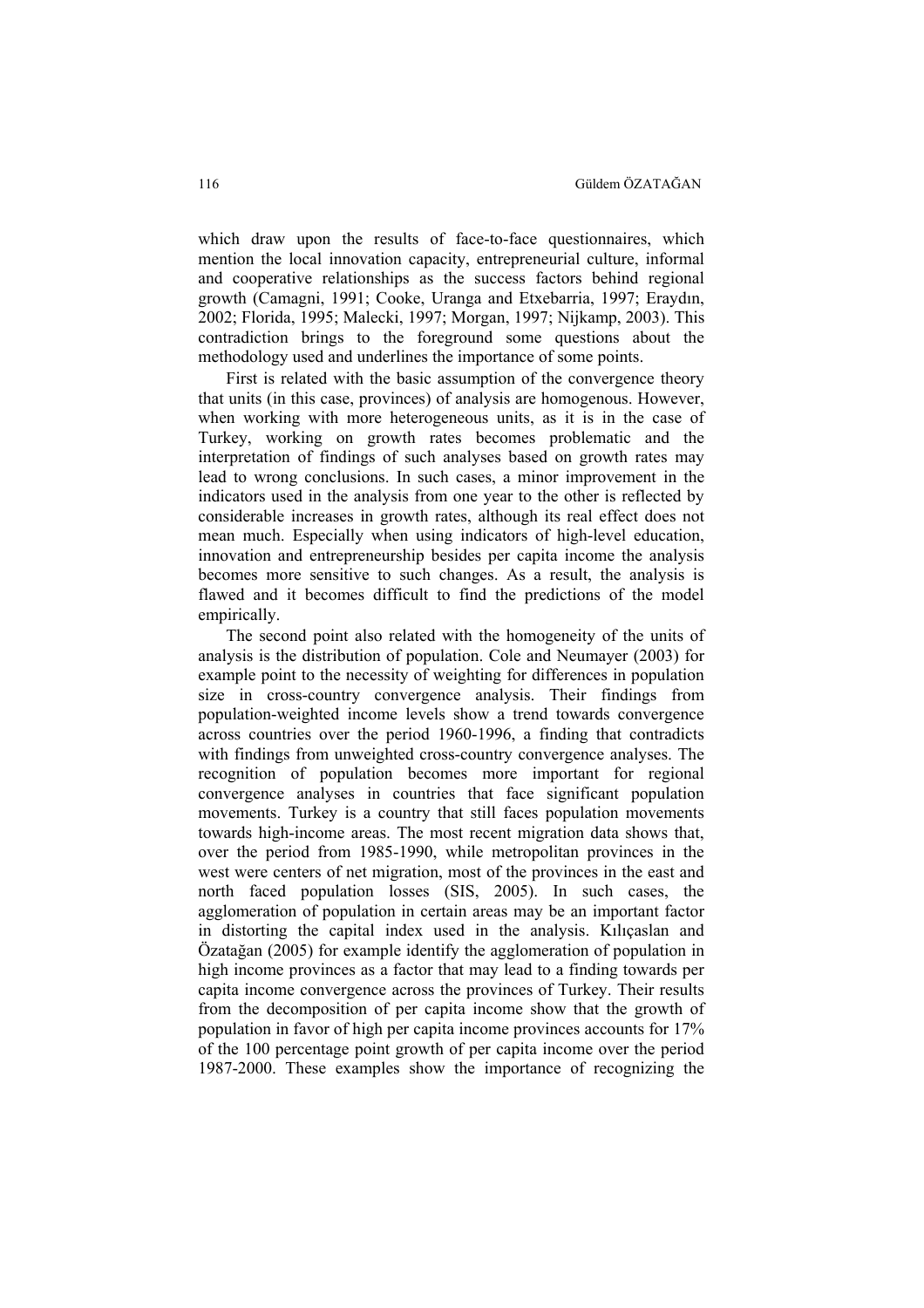impact of migration and its drawbacks both in capital index calculation and in the interpretation of findings.

The third point, which may distort the results of such analysis is the data used. Such models are based on formal data, which is rough and unfortunately insufficient to take into account the detailed incorporation of human capital based on innovative and entrepreneurial capacities. In the former, human capital is incorporated with R&D personnel and researchers. However, for some sectors and regions process innovation is more frequent than product innovation, which is not possible to include in the model due to the use of formal data. On the other hand, as recognized by recent research, it is usually the engineer or the person taking part in the production process, who introduces the new knowledge rather than a group of researchers. In these situations human capital does not necessarily mean R&D researchers or highly educated people but a different component of human capital seems to be more important in the introduction of new knowledge. Besides, especially for the less developed regions, existing innovative capacities are not formalized as patents. Edquist *et al.* (2002) point to some reasons, especially for small firms, for not applying for a patent even though there exist new knowledge that contributed to the economic growth of the firms and the region.

A similar argument holds for entrepreneurship. The use of firm openups may be too rough to analyze the role of entrepreneurship, since other forms of entrepreneurship are emphasized in the network economy to be important in regional growth (see Nijkamp, 2003 for a recent, detailed work on entrepreneurship). For example, Plummer and Taylor (2000) emphasize that entrepreneurial culture is not only composed of processes of new firm formation and new job creation but also of cooperation that brings people together to exploit business opportunities. Apparently, the data used in standard regression models and its variations ignore these issues and lead to unsuccessful and statistically insignificant results in most of the studies.

It seems that the role of human capital in spurring regional growth is more complex and requires a more in-depth focus on the innovative and entrepreneurial capacities of m these regions as components of human capital is necessary to be taken into account in the models to understand the growth dynamics of these regions. In a world where integration into the increasingly globalizing system becomes the major aim; and policies and strategies to increase the innovation, learning and entrepreneurship capacities of regions becomes the core of new growth and development models, a focus on the upgrading of the existing human capital capacities through the enhancement of educational capacities, although simple, is still an important endeavor, especially for some regions whose growth pattern significantly differs from that of the rest of the nation. On the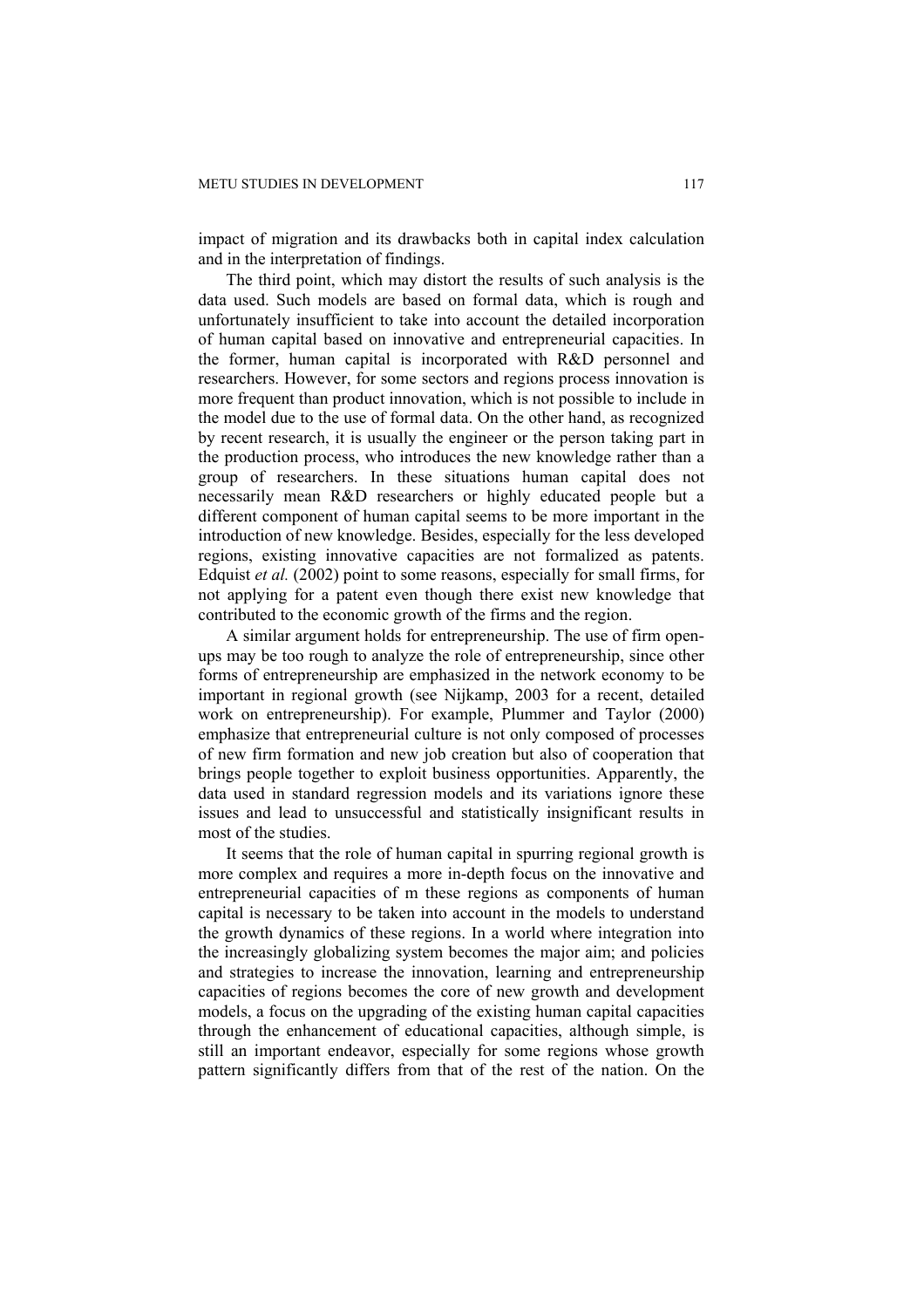other hand, when the long time lag between human capital investment and returns to human capital especially with regard to education is considered, a reduction in income growth differences would come out in the long run, such a focus may seem simple but necessary. It is only after these regions are provided with basic human capital capacities that they can be endowed with further capacities.

#### **References**

- ALPER, C. (2001), "The Turkish Liquidity Crisis of 2000: What Went Wrong…", *Russian and East European Finance and Trade*, 37(6), 51-71.
- ARMINGTON, C. and ZOLTAN, J.A. (2002), "The Determinants of Regional Variation in New Firm Formation, *Regional Studies*, 36(1), 33-45.
- BARRO, R.J. (1991), "Economic Growth in a Cross-Section of Countries", *Quarterly Journal of Economics*, 106(2), 407-44.

(1997), *Determinants of Economic Growth: A Cross-Country Empirical Study*, Cambridge, England: The MIT Press.

- BARRO, R.J. and LEE, J.W. (1993), "International Comparisons of Educational Attainment", *Journal of Monetary Economics*, 32, 363-94.
	- (1996), "International Measures of Schooling Years and Schooling Quality", *American Economic Review*, 86(2), 218-23.
- BARRO, R.J. and SALA-I-MARTIN, X.S. (1992), "Convergence", *Journal of Political Economy*, 100(2), 223-51.
- BENHABIB, J. and SPIEGEL, M.M. (1994), "The Role of Human Capital in Economic Development: Evidence from Aggregate Data", *Journal of Monetary Economics*, 34, 143-73.
- CAMAGNI, R.P. (1991), "Local Milieu, Uncertainty and Innovation Networks: Towards a New Dynamic Theory of Economic Space", in R.P. Camagni (ed.) *Innovation Networks*, London: Belhaven, 121-44.
- ÇEÇEN, A.A., DOĞRUEL, A.S. and DOĞRUEL, F. (2003), *Erratic Growth Cum Weak Human Capital in an Open Economy: An Empirical Study of Education and Development in Turkey*, ERC/METU International Conference in Economics VII, Ankara, Turkey: Middle East Technical University.
- CHATTERJI, M. and DEWURST, J.H.L. (1996), "Convergence Clubs and Relative Economic Performance in Great Britain: 1977-1991", *Regional Studies*, 30(1), 31-40.
- COLE, M.A. and NEUMAYER, E. (2003), "The Pitfalls of Convergence Analysis: Is the Income Gap Really Widening?", *Applied Economics Letters*, 10, 355-57.
- COOKE, P., URANGA, M.G. and ETXEBARRIA, G. (1997), "Regional Systems of Innovation: An Evolutionary Perspective", *Environment and Planning A*, 30, 1563-84.
- CUADRADO-ROURA, J.R., MANCHA-NAVARRO, T. and GARRIDO-YSERTE, R. (2000), "Regional Productivity Patterns in Europe: An Alternative Approach", *Annals of Regional Science*, 34, 365-84.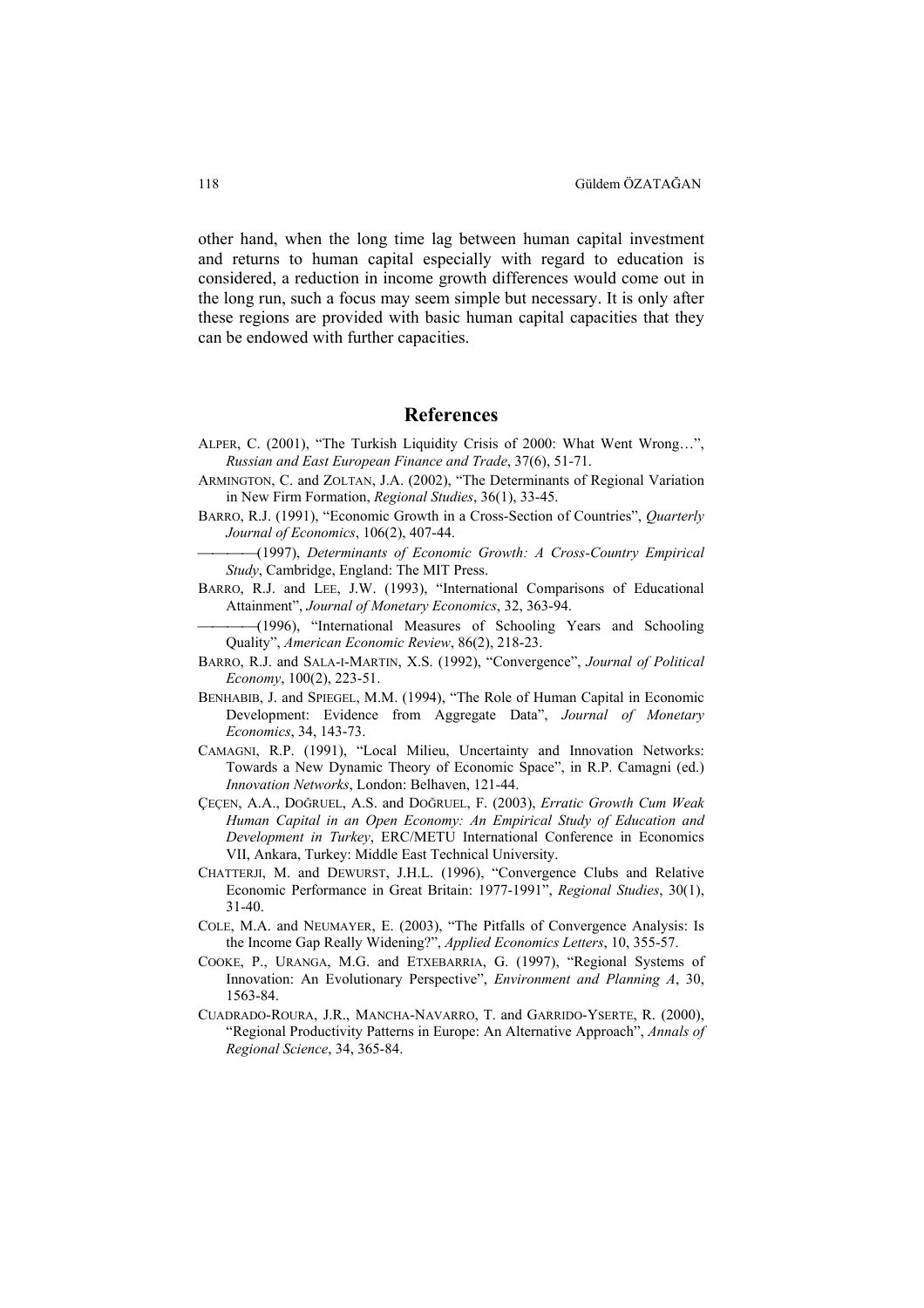- CUADRADO-ROURA, J.R. (2001), "Regional Convergence in the European Union: From Hypothesis to the Actual Trends", *Annals of Regional Science*, 35, 333-52.
- EDQUIST, C., HOMMEN, L. and MCKELVEY, M. (2002), *Innovation and Employment: Process versus Product Innovation*, Cheltenham: Edward Elgar.
- ERAYDIN, A. (2002), "Building up Competence, Institutions and Networks in Order to Catch up in the Knowledge Economy", in R. Hayter and R. Le Heron (eds.), *Knowledge, Territory and Industrial Space*, Aldershot: Ashgate, 49-66.
- ERK, N., ÇABUK, A. and ATEŞ, S. (1998), *Long-run Growth and Physical Capital-Human Capital Concentration*, ERC/METU International Conference in Economics II, Ankara, Turkey.
- FLORIDA, R. (1995), "Towards the Learning Region", *Futures*, 27(5), 527-36.
- FOTOPOULOS, G. and SPENCE, N. (1999), "Spatial Variations in New Manufacturing Plant Openings: Some Empirical Evidence from Greece", *Regional Studies*, 33(3), 219-29.
- GEMMELL, N. (1996), "Evaluating the Impacts of Human Capital Stocks and Accumulation on Economic Growth: Some New Evidence", *Oxford Bulletin of Economics and Statistics*, 58(1), 9-55.
- GEORGELLIS, Y. and WALL, H.J. (2000), "What Makes a Region Entrepreneurial? Evidence from Britain", *Annals of Regional Science*, 34, 385-403.
- GÜNGÖR, A.D. (2001), "The Gender Gap in Turkish Education: A Regional Approach", *METU Studies in Development*, 28(3-4), 339-97.
- GÜNGÖR, N.D. (1997), "Education and Economic Growth in Turkey 1980-1990: A Panel Study", *METU Studies in Development*, 24(2), 185-214.
- KASNAKOĞLU, Z. and ERDİL, E. (1994), "Trends in Education Expenditures in Turkey: 1975-91", *METU Studies in Development*, 21(4), 521-42.
- KEPENEK, Y. and YENTÜRK, N. (1996), *Türkiye Ekonomisi*, İstanbul: Remzi Kitabevi.
- KILIÇASLAN, Y. and ÖZATAĞAN, G. (2005), *Questioning the Growth Performances in Turkey: To What Extent are Regional Differences Narrowing for 1987-2000?*, mimeo, Middle East Technical University, available upon request from the author.
- LUCAS, R.E. (1988), "On the Mechanics of Economic Development", *Journal of Monetary Economics*, 22: 3-42.
- MALECKI, E.J. (1997), *Technology and Economic Development: The Dynamics of Local, Regional and National Competitiveness*, England: Longman.
- MAWSON, J. (1991), "New Firms and Local Economic Development: Evidence from West Lothian", *Regional Studies*, 25(1), 71-86.
- MORGAN, K. (1997), "The Learning Region: Institutions, Innovation and Regional Renewal", *Regional Studies*, 31(5), 491-503.
- NIJKAMP, P. (2003), "Entrepreneurship in a Modern Network Economy", *Regional Studies*, 37(4), 395-405.
- ÖZÖTÜN, E. (1988), *Türkiye Gayri Safi Yurtiçi Hasılasının İller İtibariyle Dağılımı 1979-1986*, İstanbul Sanayi Odası Araştırma Dairesi, İstanbul: Avcıoğlu Matbaası.
- PIAZZO-GEORGI, B. (2002), "The Role of Human and Social Capital in Growth: Extending our Understanding", *Cambridge Journal of Economics*, 26, 461-79.
- PLUMMER, P. and TAYLOR, M. (2000), *Enterprising and Local growth in a Global Economy, paper presented at the Wisconsin Economic Summit*, Milwaukee, Wisconsin: Midwest Express Center.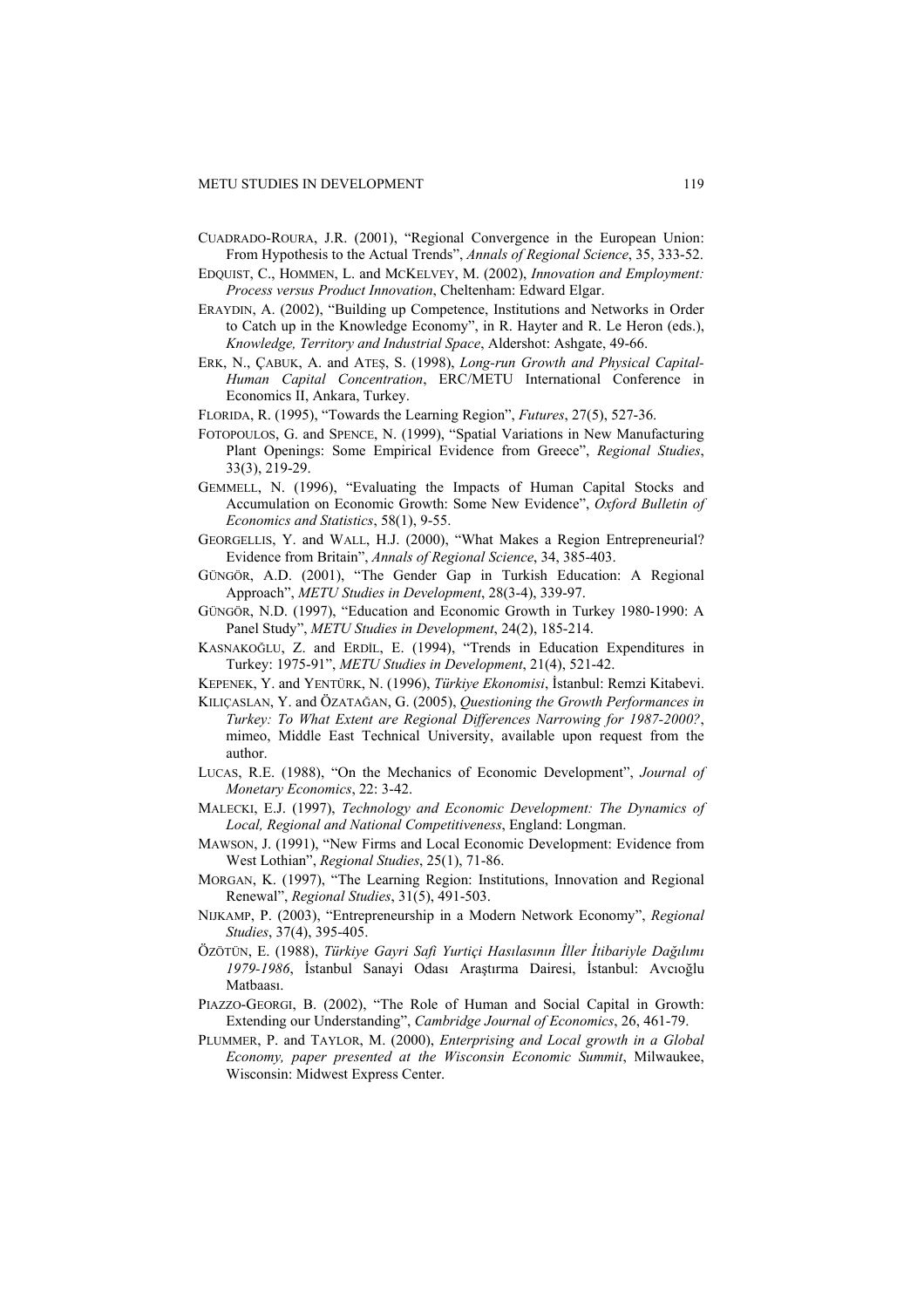ROMER, P.M. (1986), "Increasing Returns and Long-Run Growth", *Journal of Political Economy*, 94(5), 1002-1037.

(1990), "Endogenous Technological Change", *Journal of Political Economy*, 98(5), 71-102.

SIS (2005), www.dpt.gov.tr/bgyu/bgr/dg/goc.htm

SIS (2002), www.die.gov.tr

SPO (2002), www.ekutup.dpt.gov.tr/bolgesel/gosterge/2002/

ŞAHİN, H. (2000), *Türkiye Ekonomisi*, Bursa: Ezgi Kitabevi Yayınları.

ŞENSES, F. (1994), "The Stabilization and Structural Adjustment Program and the Process of Turkish Industrialization: Main Policies and Their Impact" in F. Şenses (ed.), *Recent Industrialization Experience of Turkey in a Global Context*, London: Greenwood Press, 51-73.

(2003), "Economic Crisis as an Instigator of Distributional Conflict: The Turkish Case 2000-2001", *Turkish Studies*, 4(2), 92-119.

DE VAUS, D. (2002), *Analyzing Social Science Data*, London: Sage.

TEK (2003), *Büyüme Stratejileri*, Türkiye İktisat Kongresi Büyüme Stratejileri Çalışma Grubu, Ankara: Türkiye Ekonomi Kurumu.

VERSPAGEN, B. (2000), "Economic Growth and Technological Change: An Evolutionary Interpretation", Working Paper, ECIS&MERIT.

YELDAN, E. (2001), *Küreselleşme Sürecinde Türkiye Ekonomisi: Bölüşüm, Birikim ve Büyüme,* İstanbul: İletişim.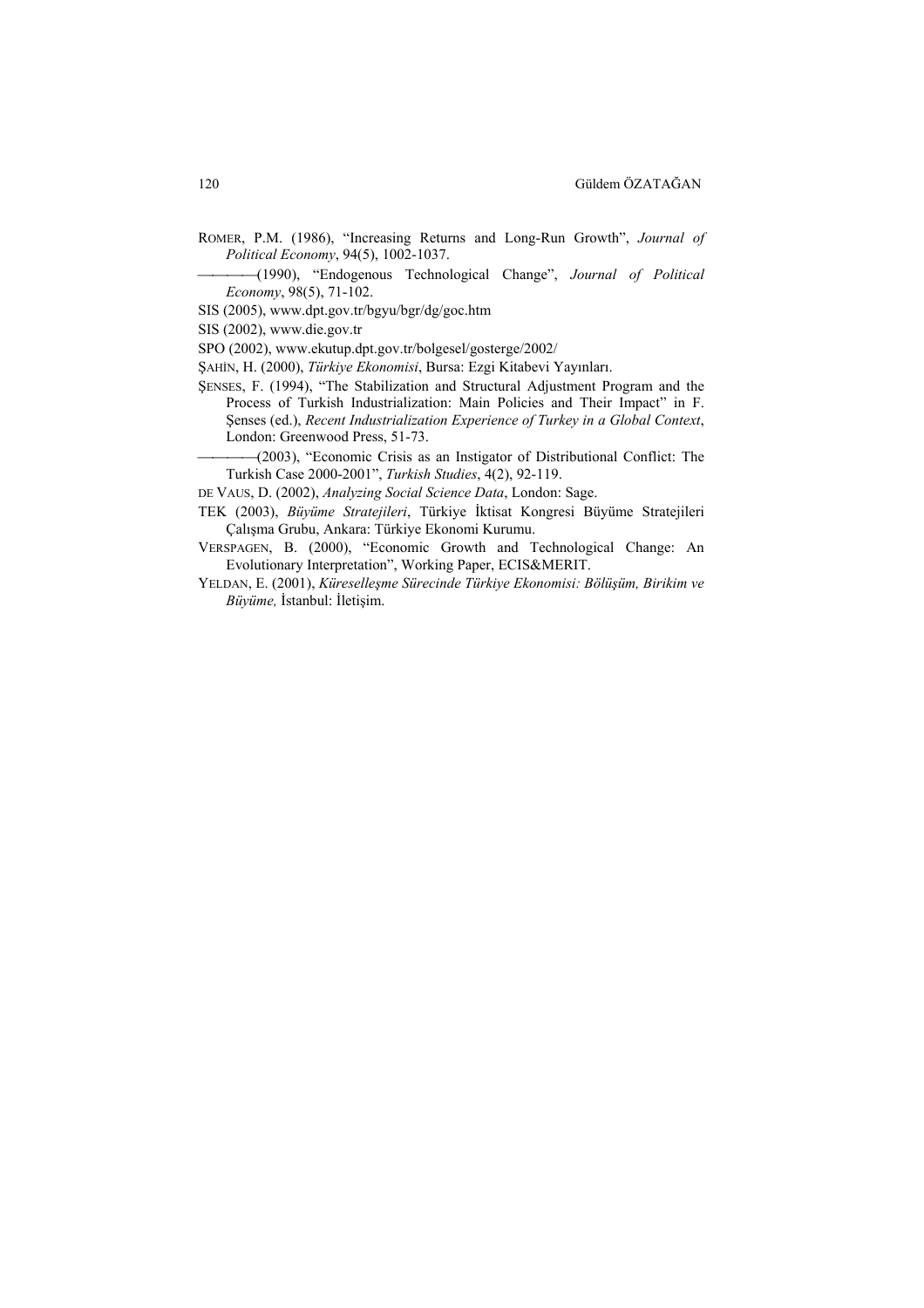#### **Appendix A**

#### The model

While analyzing beta convergence in terms of per capita income levels, the annual growth rate of per capita provincial GDP is regressed on the initial level of per capita GDP. The equation to estimate absolute beta convergence can be written as

$$
1/t \left(\log Y_{it} - \log Y_{it0}\right) = \alpha_i + \beta_1 \log Y_{it0} + \varepsilon_{it}
$$
\n<sup>(1)</sup>

where  $1/t \log(Y_i / Y_{i0})$  is referred to as the annual growth rate of per capita GDP of province *i* at time *t* and can be symbolized by  $\Delta Y_{ii}$ ;  $log(Y_{i0})$  is the log of per capita GDP of province *i* at the beginning of the period under analysis. Assuming other things constant, *εit* is the disturbance term, which encapsulates the influence of neglected variables and statistical errors. A negative  $\beta_1$  value in this equation implies a negative correlation between per capita income growth rate and initial per capita income, which indicates beta convergence.

If we take averages of the second equation, the equation becomes:

$$
1/t \left(\log \overline{Y}_t - \log \overline{Y}_t\right) = \alpha_i + \beta_1 \log \overline{Y}_t + \overline{\varepsilon}_{it}
$$
 (2)

This equation gives the average per capita income growth rate of Turkey as a function of its per capita income level in the initial year under analysis. Calculating the difference between equations (2) and (3), we arrive at the following equation:

$$
\Delta Y_{it} - \Delta \overline{Y}_t = \beta_1 (\log \overline{Y}_{t0} - \log Y_{it0}) + v_{it}
$$
\n(3)

To estimate absolute beta convergence of per capita income growth with cross-section data, the equation can be written as:

$$
\Delta Y_{it} - \Delta \overline{Y}_t = \beta_{0i} + \beta_1 (\log \overline{Y}_{t0} - \log Y_{it0}) + v_{it}
$$
\n<sup>(4)</sup>

or

$$
\Delta Y_{it} - \Delta \overline{Y}_t = \beta_{0i} + \beta_1 (\log Y_{it0} - \log Y_{it0}) + v_{it}
$$
 (5)

where  $\Delta \overline{Y}_t$  indicates average per capita GDP growth rate between time *t* and time  $t_0$  and  $\log \overline{Y}_{t_0}$  refers to the log of average per capita GDP at the beginning of the analyzed period.  $\beta_1$  shows the tendency for the provinces of Turkey to converge to the GDP per capita level of the national average (Chatterji and Dewurst, 1996). In the revised equation, the difference in the per capita income growth rate between the nation and the province depends on the difference of the initial level of per capita income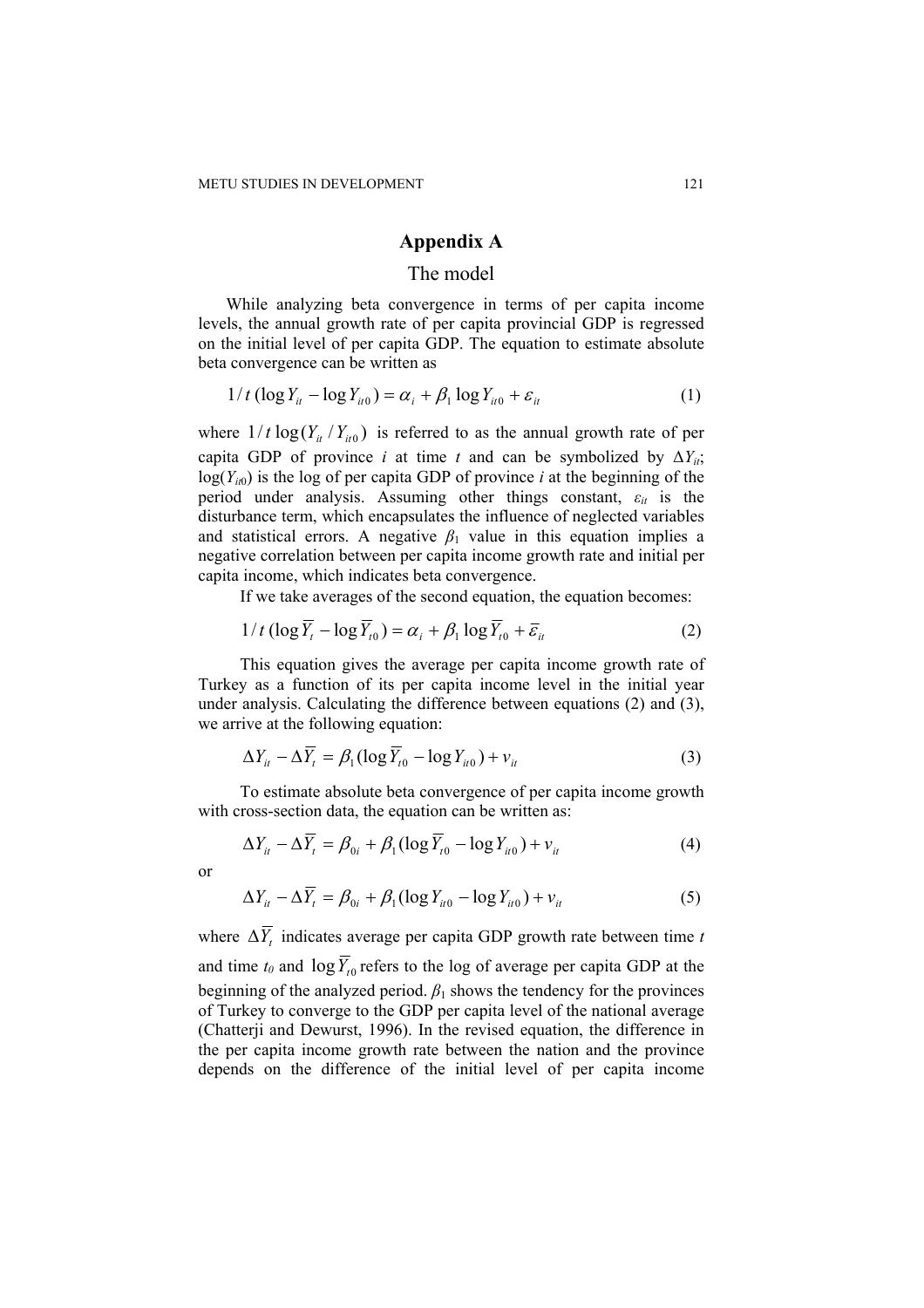between that of the province and the nation. In equation (4), a  $\beta_1$  value that is significantly greater than zero implies that convergence exists (Cuadrado *et al.*, 2001). Then, for equation (5) an estimated  $\beta_1$  coefficient that is smaller than zero will indicate that convergence took place in the analyzed period.

## **Appendix 2**

|  |  | Summary of the Variables Used in Analysis |  |  |
|--|--|-------------------------------------------|--|--|
|--|--|-------------------------------------------|--|--|

| Indicator                                        | Year      |
|--------------------------------------------------|-----------|
|                                                  |           |
| Education                                        |           |
| Combined school enrollment ratio                 | 1975-1992 |
| Student-teacher ratio                            | 1992-2000 |
| Number of university graduates per 10 000        |           |
| population                                       | 1992-2000 |
| Number of graduates of Ms and PhD                |           |
| per 10 000 population                            | 1992-2000 |
|                                                  |           |
| Innovation and Learning                          |           |
| Patent dummy                                     | 2001      |
| Number of academic personnel per 10 000          |           |
| population                                       | 1992-2000 |
|                                                  |           |
| Entrepreneurship                                 |           |
| Rate of open-up firms                            | 1991-2000 |
| Rate of open-up joint-stock companies in open-up |           |
| firms                                            | 1991-2000 |
| Rate of exporting firms in total firms           | 1989-2001 |
| Rate of foreign firms in total firms             | 1980-2003 |
|                                                  |           |

l,